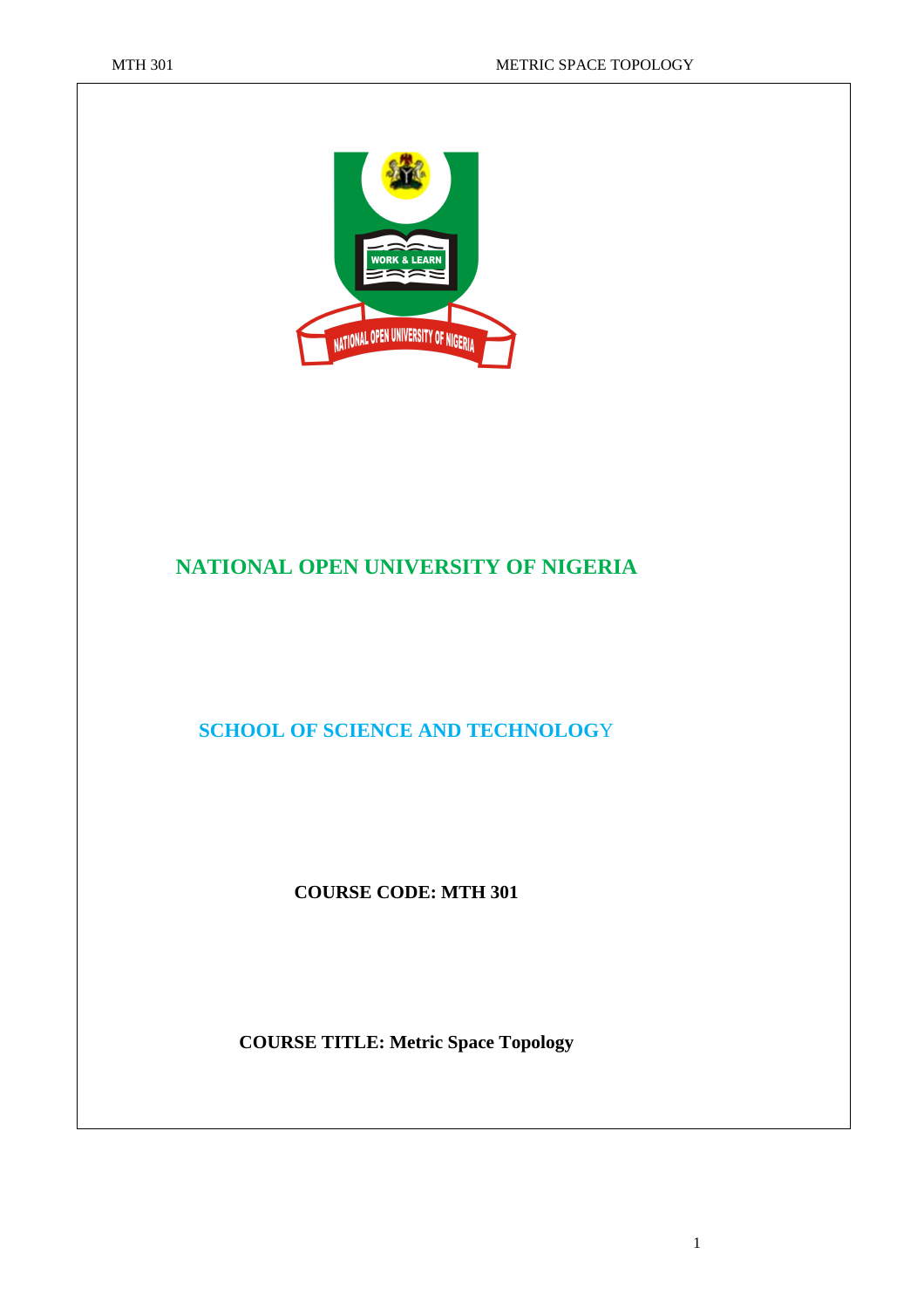Course Code MTH 301

Course Title Metric Space Topology



National Open University of Nigeria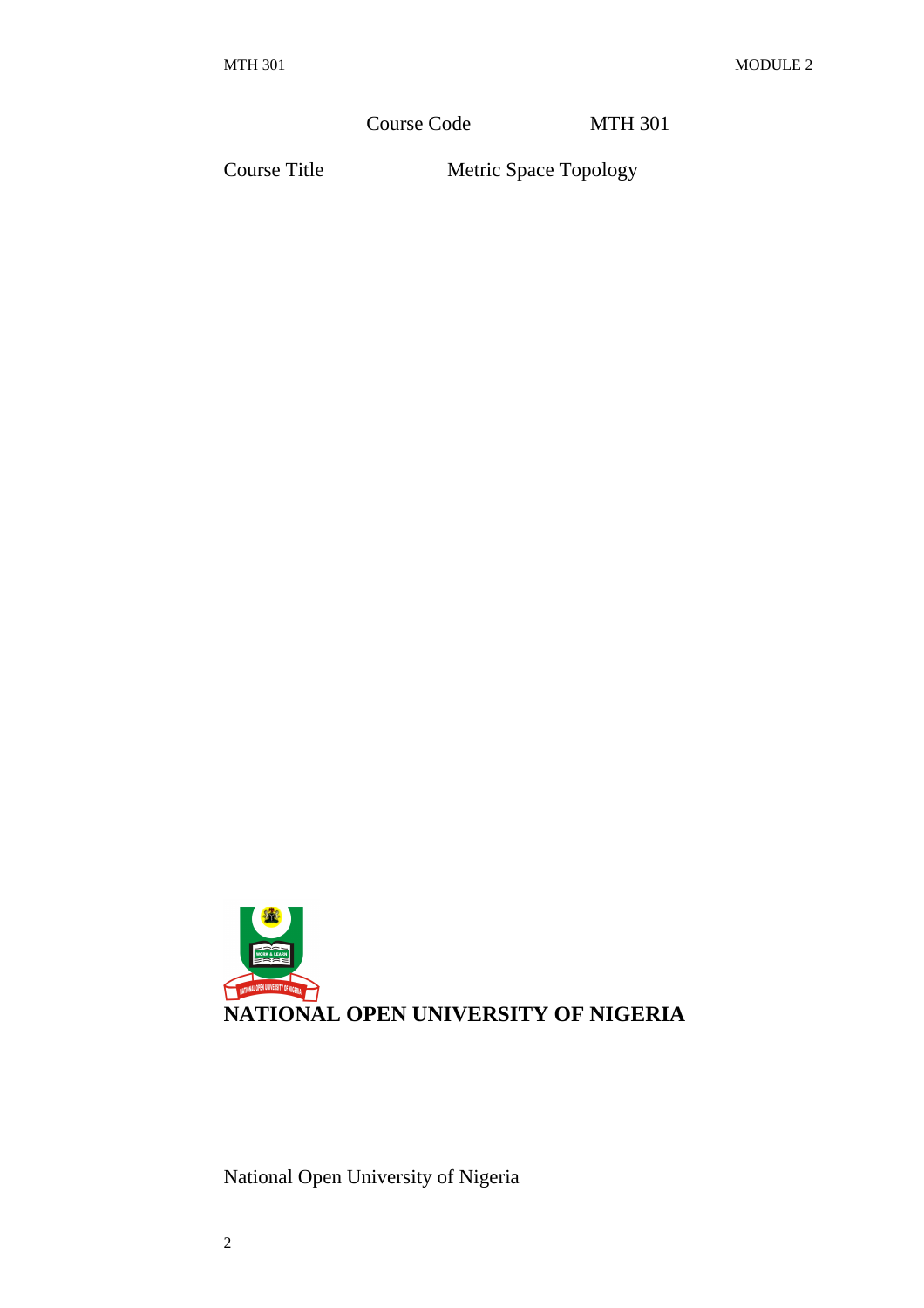Headquarters 14/16 Ahmadu Bello Way Victoria Island Lagos

Abuja Office: NOUN Building No. 5, Dar es Sallam Street Off Aminu Kano Crescent Wuse II Abuja

e-mail: centralinfo@nou.edu.ng URL: www.nou.edu.ng

Published by: National Open University of Nigeria 2008

First Printed 2008

ISBN:

All Rights Reserved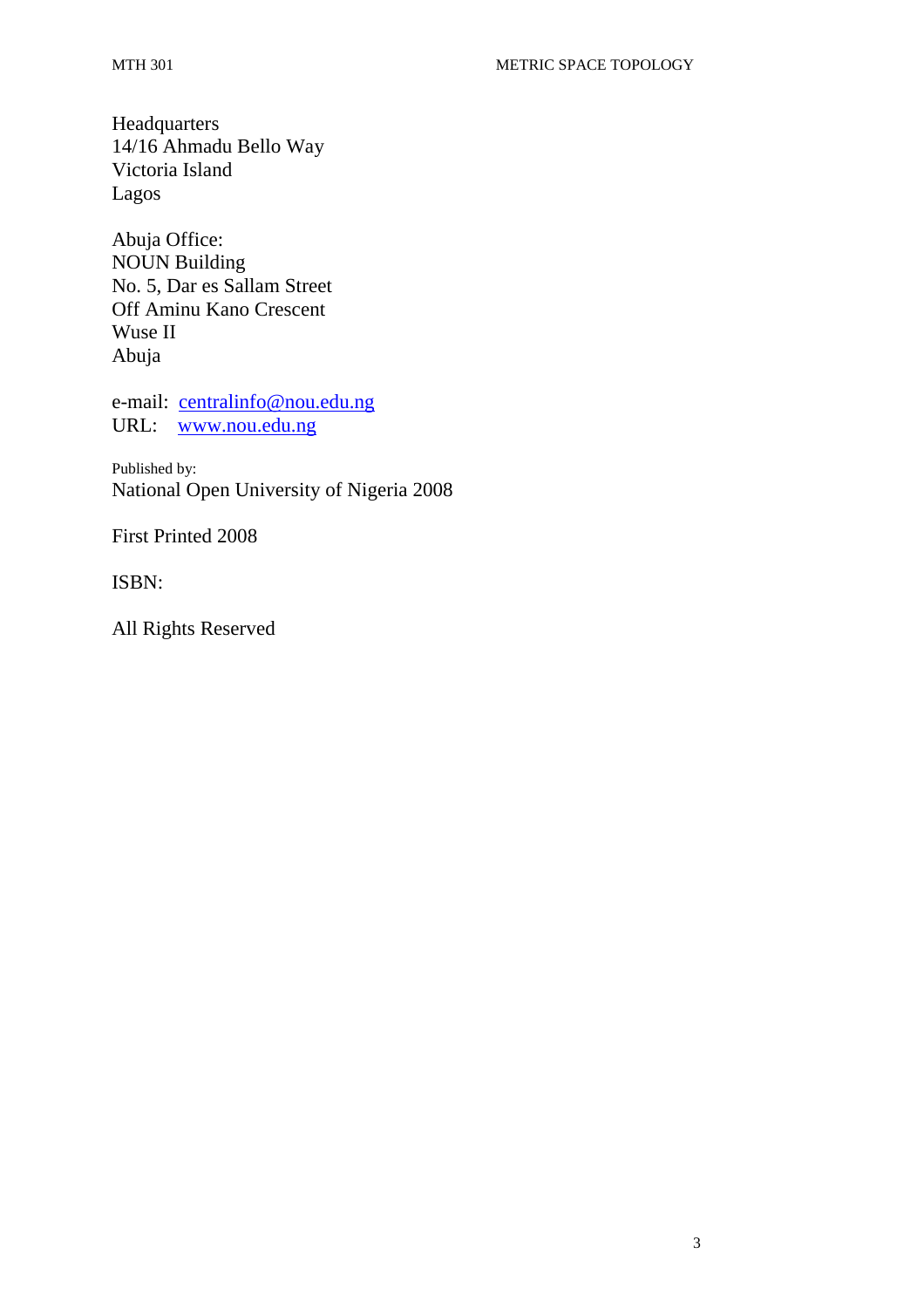## **CONTENTS PAGES**

| Unit 1 |  | Topological Spaces; Definitions and Examples |  |
|--------|--|----------------------------------------------|--|
|--------|--|----------------------------------------------|--|

- Unit 2 Metric Spaces Definitions and Examples<br>Unit 3 Open Sphere and Closed set Interior, Exter
- Open Sphere and Closed set Interior, Exterior,
- Limit Pointed Closure of a Set
- Unit 4 Dense Subset and Separable Spaces, Baire Category<br>Unit 5 Continuous Functions and Homeomorphisms
- Continuous Functions and Homeomorphisms
- Unit 6 Convergence in Metric Spaces
- Unit 7 Connectedness and Compactness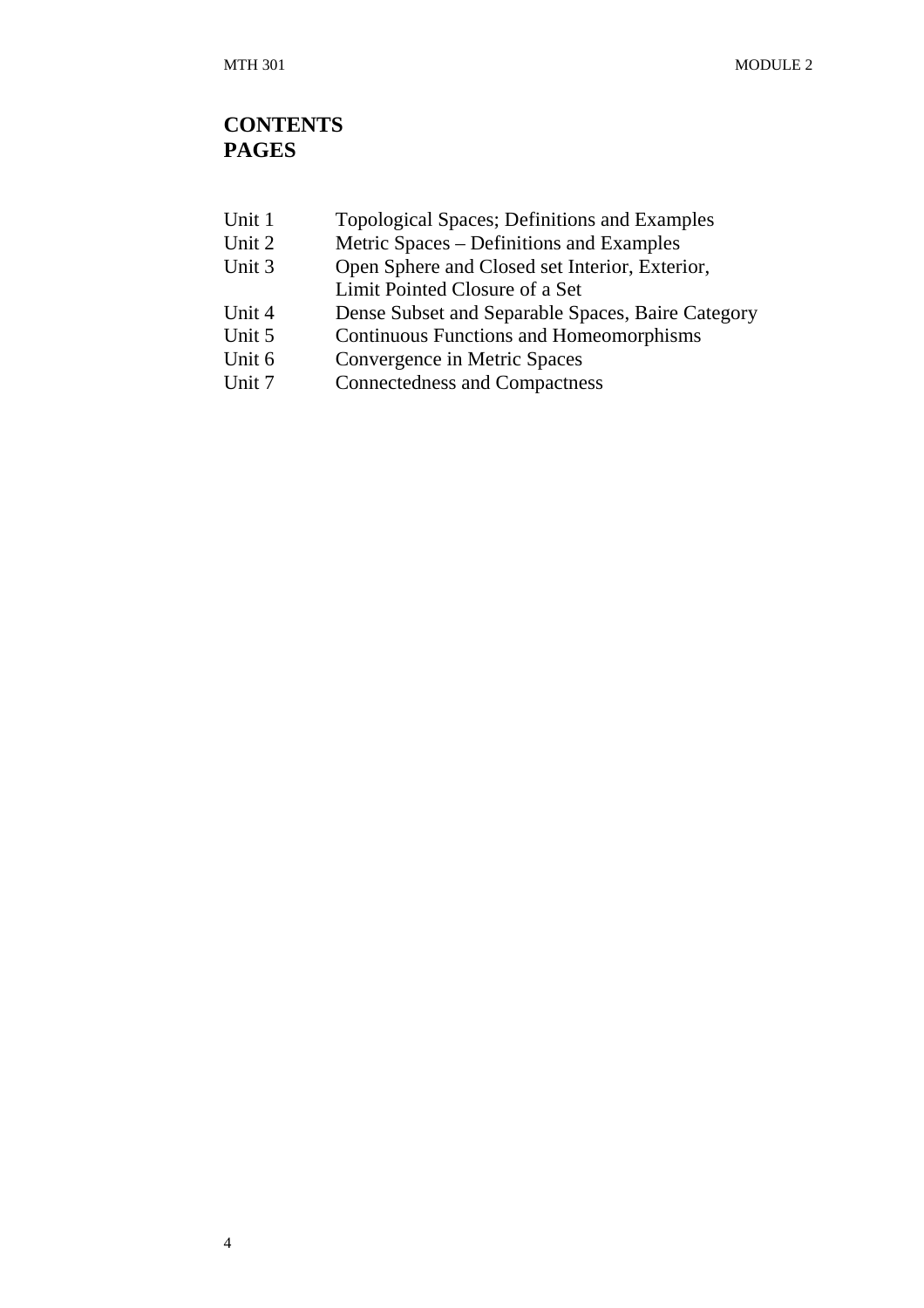# **MODULE 1**

- Unit 1 Topological Spaces
- Unit 2 Metric Spaces
- Unit 3 Open Set and Closed Set. Interior, Exterior, Frontier, Limit Point and Closure of a Set
- Unit 4 Dense Subset and Separable Spaces, Baire category

# **UNIT 1 TOPOLOGICAL SPACES**

## **CONTENTS**

- 1.0 Introduction
- 2.0 Objectives
- 3.0 Main Content
	- 3.1 Topological Spaces
		- 3.1.1 Definitions
		- 3.1.2 Real Number System
		- 3.1.3 Absolute Value Concept
		- 3.1.4  $R^{\pi}$  Dimensional Euclidean Space
		- 3.1.5 Dome Theorems
- 4.0 Conclusion
- 5.0 Summary
- 6.0 Tutor-Marked Assignment
- 7.0 References/Further Readings

## **1.0 INTRODUCTION**

The aim of this course is two-fold

- (i) To give the students a good expositism of metric space topology
- (ii) To develop fundamental notions of topological spaces

In Topological spaces motion of open sets is fundamental. Although this course is metric space topology, however, it is better to start this course on a more general note, so that we could particurlarise these notions in a metric spaces.

We shall topological spaces in a general setting. We shall also give examples of topological spaces.

We shall consider the real Value Concepts, norms and state useful theorems on those concepts.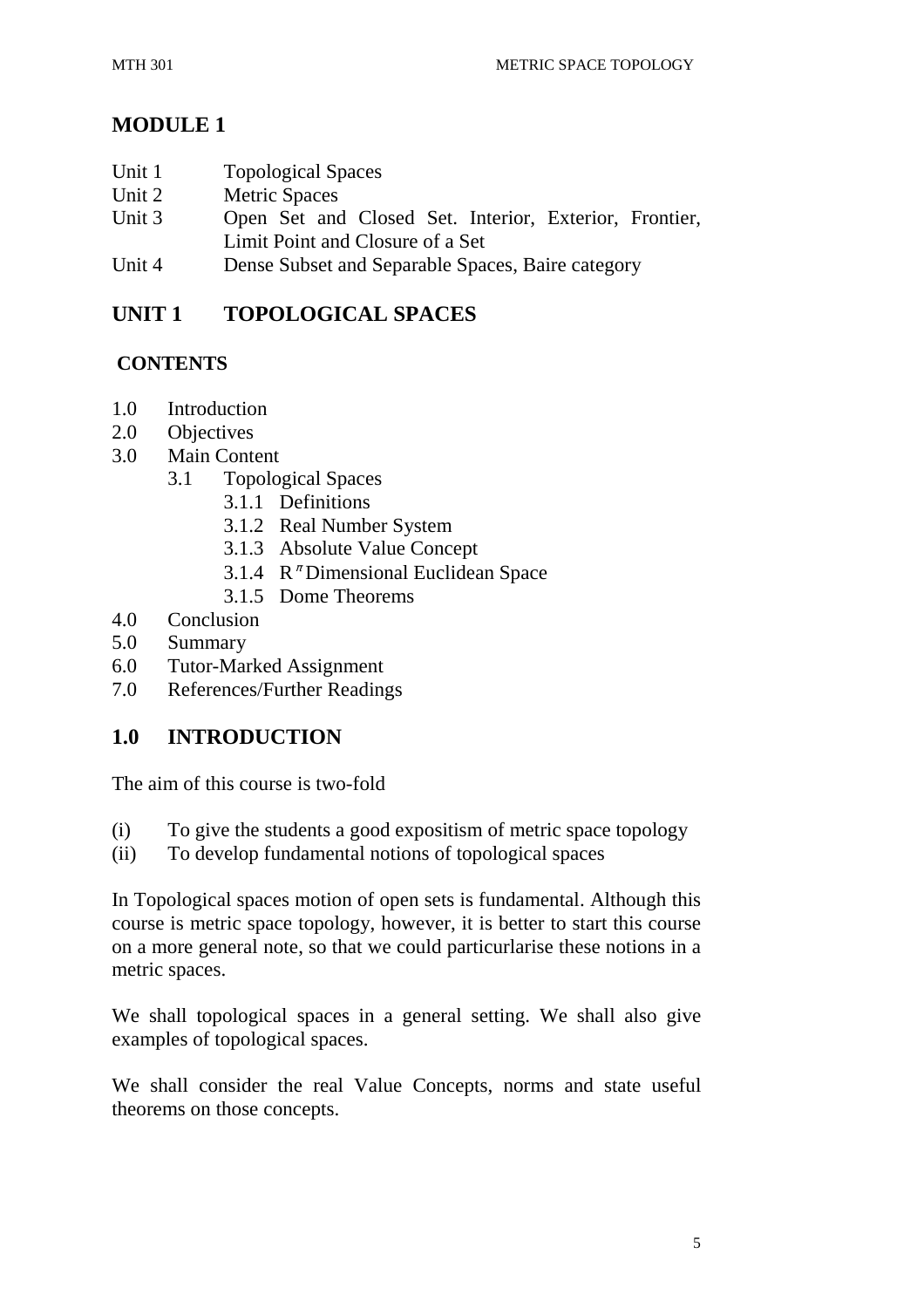### **2.0 OBJECTIVES**

At the end of this study you should be able to:

- define topological spaces
- give examples of topological
- solve some questions on topological spaces.

# **3.0 MAIN CONTENT**

## **3.1 Topological Spaces**

### **3.1.1 Definition**

A topological space  $(X, \tau)$  is a non-empty set X of points together with a family  $\tau$  of subsets. (which we shall call open) possessing the following properties:

- (i)  $X \varepsilon \tau$ ,  $\phi \varepsilon \tau$
- (ii)  $A_1 \varepsilon \tau$ ,  $A_2 \varepsilon \tau$  imply  $A_1 \cap A_2 \varepsilon \tau$
- (iii) Given  $A \alpha \varepsilon \tau$ , then  $\frac{\partial}{\partial} A \alpha \varepsilon$  $\cup$  Aαετ.

The family  $\tau$  is called a topology for the bet X.

**Remark:** The properties in this definition as we shall see in unit 2 are all satisfied by open sets in a metric space  $(X, d)$  where d is a metric of X. In fact we can associate a topological spaces  $(X, \tau)$  where  $\tau$  is the family of open sets in  $(X, d)$ . A topological space which is associated in this manner to some metric space is called metricable and the metric d is to be a metric for the topological space.

### **Examples**

- (i) Let X be any set. Let  $\tau = \{X, \phi\}$  then  $\tau$  is a topology on X. τ is called indiscrete topology.
- (ii) Let X be any set Define  $\tau = {P(X) = 2^X}$  = collection of all subset of X.  $\tau$  is a topology on X called the discrete topology, and  $(X, \tau)$ τ) is the discrete topological space.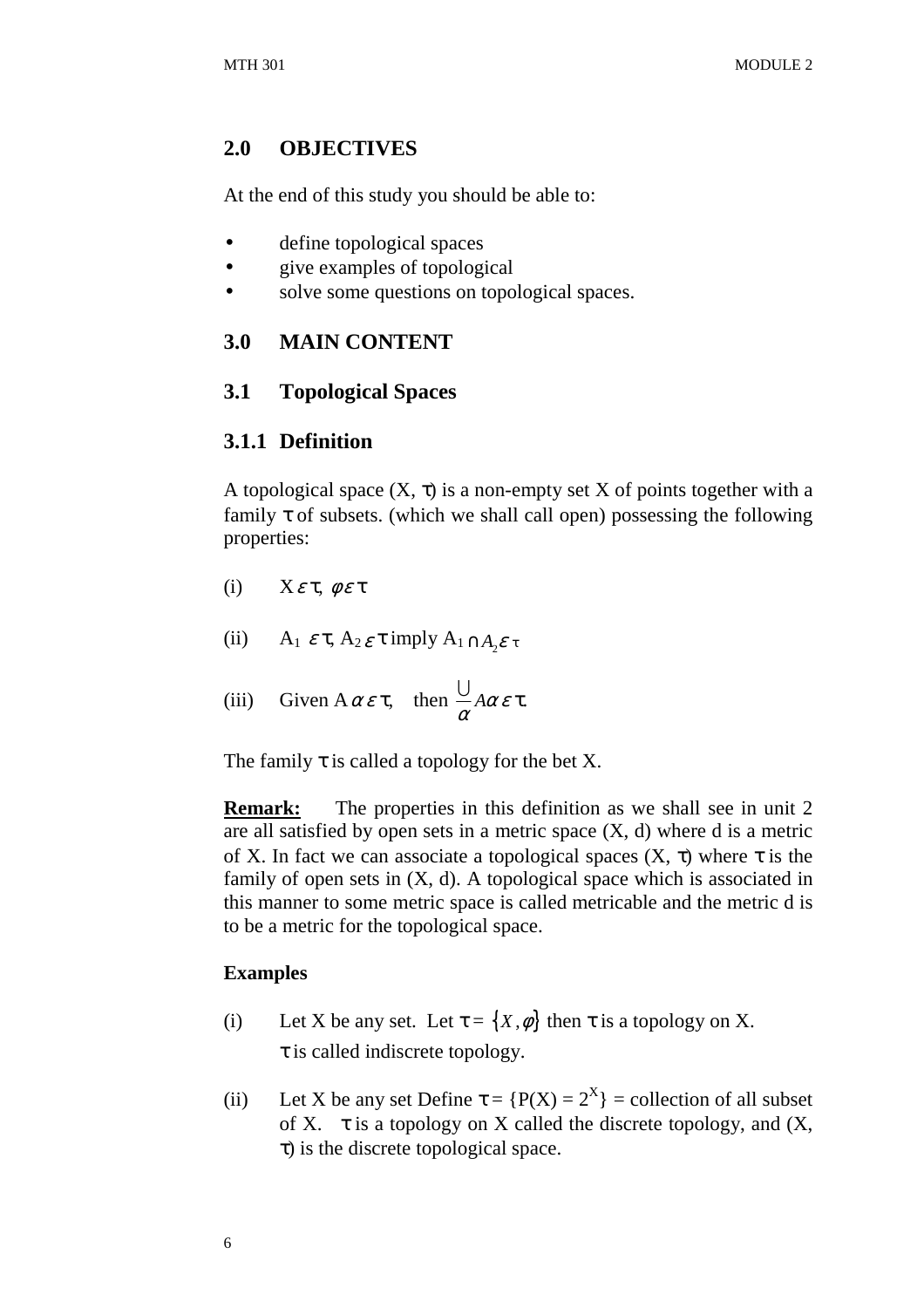(iii) Let  $\Re$  - set of real numbers. A set G C  $\Re$  is open if the each  $X \in G$  **t** r > o such that  $B(x,r) = \{y/1y - \Re 1 \le r\}$  CG

Let  $\tau$  be set of all such open sets in  $\mathcal{R}$ .  $\tau$  is a topology on  $\mathcal{R}$ called the usual topology on  $\Re$ .

### **Exercise**

Show that the examples i, ii, and iii are topological spaces by verifying properties. (i), (ii) and (iii) in definition (3.1.1).

# **3.1.2 Real Number System**

A system  $((\mathfrak{R}, +,\bullet))$  is an ordered field if the following axioms are satisfied.

- I. Axiom of Addition. Given , x, y and  $\neq \varepsilon$ 1 $\Re$
- (i)  $x + y = y + x$  (commutative law)
- (ii)  $R + (y + z) = (x + y + z)$  (associative law of addition)
- (iii)  $\tau 0 \in \Re$  such that  $x + 0 = x$
- (iv)  $\forall x \in \mathcal{R} \exists x \text{ such that}$  $x + (-x) = 0$
- II. Axiom of Multiplication

```
(i) x. y = y. x
```
- (ii) x.  $(y, z) = (x,y)z$
- (iii)  $\Im 1 \mathcal{E} \mathfrak{R}$  such that  $x.1 = 1.x = x$
- (iv)  $\forall x \neq 0 \Im x^{-1}$  such that  $x.x^{-1} = 1$
- (v)  $x.(y+z) = x. y + x. z$
- III Order Axiom
- (i) If  $x \le y$  and  $y \le z \implies x \le z$
- (ii) If  $x \le y$  and  $y \le x \implies x = y$
- (iii) If x,  $y \in \mathcal{R}$ , them either  $x \leq y$  or  $y \leq x$  $\Rightarrow x \in \mathcal{R}$  only one of the following holds  $x>0$ ,  $x = 0$ ,  $\Re \le 0$ .
- (iv) if  $x \leq y$  then  $X + z \leq y + z$ .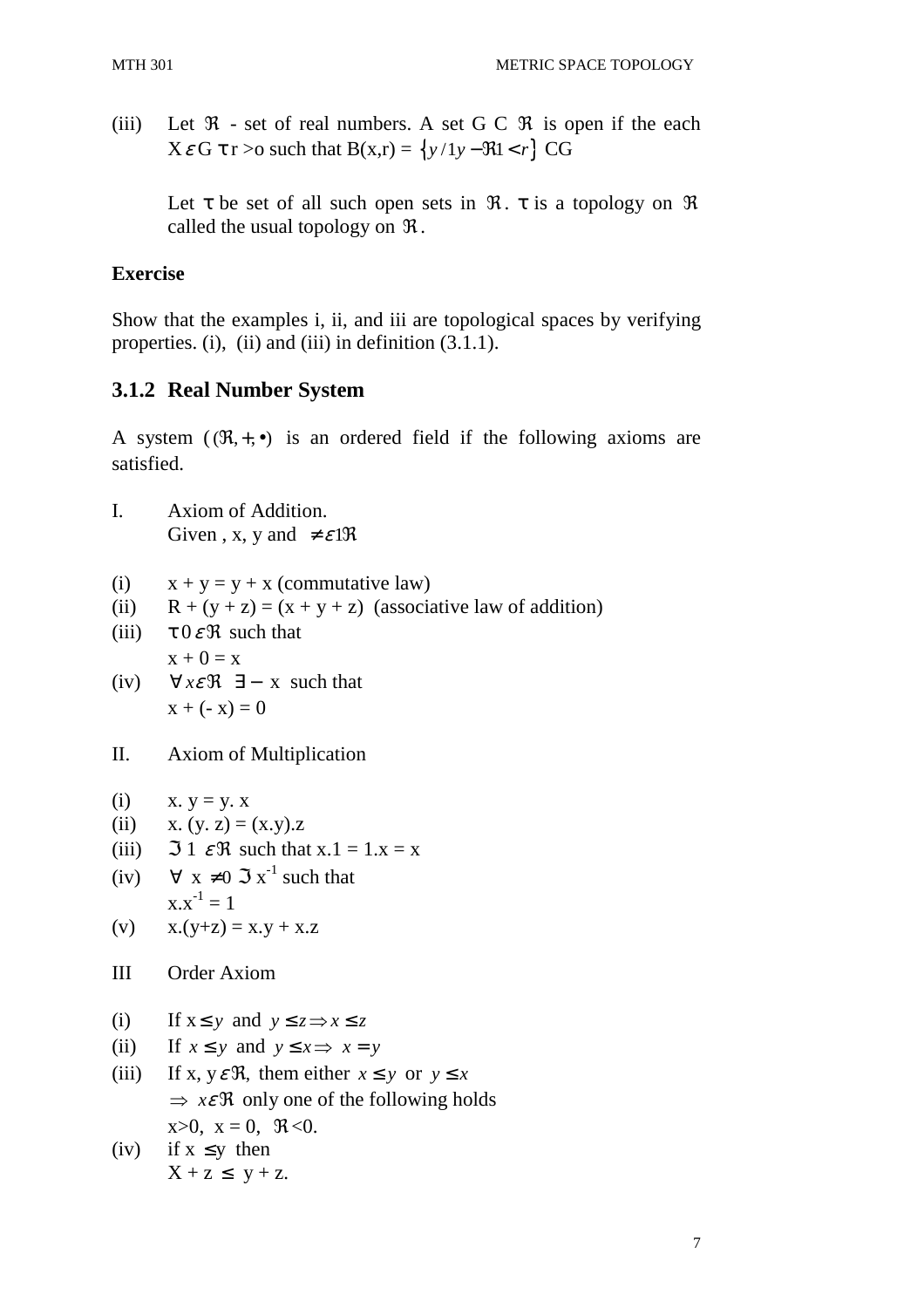(v)  $x \ge 0$ ,  $y \ge 0$  then  $x y \geq 0$ .

#### **3.1.3 Absolute Value Concept**

Let  $x \in \mathcal{R}$  then the absolute value of x is demote by  $|x|$  and defined as:

0 0 *x x*  $x = \int_{-x}^{x} x^2 dx$  $=\int_{-x}^{x} \int_{x \leq 0}^{x^2}$ This can be written as x if  $x < 0$ 0 if  $x=0$  $-x$  if  $x<0$ .

If x,  $y \in \Re$ , the distance between them is demoted by  $|x-y|$ 

The following property is satisfied. If x,  $y \in \Re$  then  $|x \# y| \leq |x| + |y|$ We call this property the triangular inequality

#### **3.1.4**  $\mathbb{R}^n$  **Dimensional Euclidean Space**

Definition: The Euclidean space  $\mathbb{R}^n$  consist of n-topples of real numbers i.e

 $\mathfrak{R}^n = \{ (x_1, x_2, \ldots, x_n) \}$  Such that  $x i \in \Re, 1 \leq i \leq n$ 

 $\mathfrak{R}^n$  is the cartesian product of  $\mathfrak{R}$ . Such that  $\mathfrak{R}^n = \mathfrak{R} \times \mathfrak{R} \times \ldots \times \mathfrak{R}$  (n times)

Therefore,  $x \in \mathbb{R}^n$  can be represented as  $X = (X_1, X_2, X_3, \ldots, X_n).$ 

We shall can  $x$  a point or a vector in  $\mathfrak{R}^n$ .

**Example:** Let  $x \in \mathbb{R}^n$  then  $x = (x_1, x_2)$ 

For any x,  $y \in \mathbb{R}^n$  where  $x = (x_1, x_2, \ldots, x_n), y = (y_1, y, \ldots, y_n)$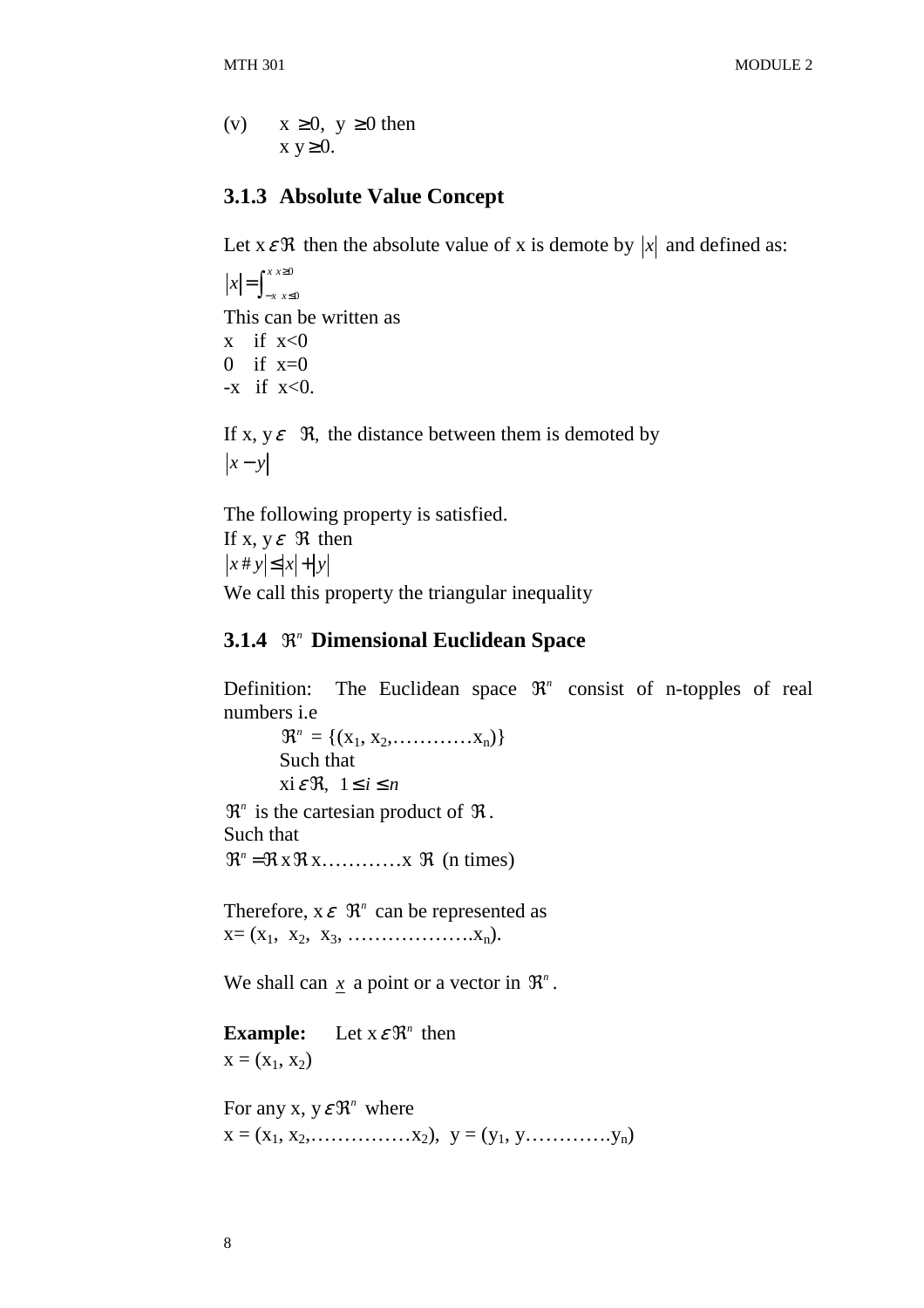We define addition as

 $x+y = (x_1 + y_1, x_2 + y_2, x_3 + y_3 + \dots + x_n + y_n)$ 

We can also define sealar multiplication as follows:

Let  $\alpha \varepsilon K$  where K is sealar field.

Then for  $\underline{x} \in \Re^n, \alpha \underline{x} = \alpha (x_1, x_2 \dots \dots \dots x_n)$  $\underline{x} \varepsilon \ \mathfrak{R}^n, \alpha \underline{x} = \alpha \left( x_1, x_2 \dots x_n \right)$  $= (\alpha x_1, \alpha x_2, \ldots, \alpha x_n)$ 

The following statements are obvious.

- (i)  $((\mathfrak{R}^n, +))$  is a vector space of dimension n.
- (ii) We can enumerate the basis vector as  $\ell_1 = (1, 0 \ 0 \ \ldots)$  $(\ell_2 = (0 \ 1 \ 0 \dots \dots \dots \dots))$  $en = (0 \ 0 \ 0 \ \dots \ 1)$

Therefore for  $x \in \mathbb{R}^n$ ,  $x = (x_1, x_2, \dots, x_n)$ 

And 
$$
x = \sum_{i=1}^{n} x_i \varepsilon_i
$$

Definition: The length or norm of a vector  $x \in \mathbb{R}^n$  is defined as the number:  $\binom{1}{2}^{\frac{1}{2}}$ 1 *n*  $\|x\| = \sum x_i^2$ *i* =  $=\left(\sum_{i=1}^n x_i^2\right)^{\gamma}$ For example let  $n = 2$ 

Then  $\|x\| = (x\frac{2}{i} + x\frac{i}{2})^{\frac{1}{2}}$ 

Other ways of defining norm are  $||x||_1 = \max\{|x_1|, |x_2|, \dots |x_n|\}.$ 

With the above definition of norms, we define the distance as follows:

Let  $x_1$   $y \in \mathbb{R}^n$ , then the distance between x and y is defined as  $\big\}^{\frac{1}{2}}$ 1  $(x_i - y_i)$ *n i i i*  $||x - y|| = | \sum (x_i - y)$ =  $- y \le \left( \sum_{i=1}^n (x_i - y_i)^2 \right)^2$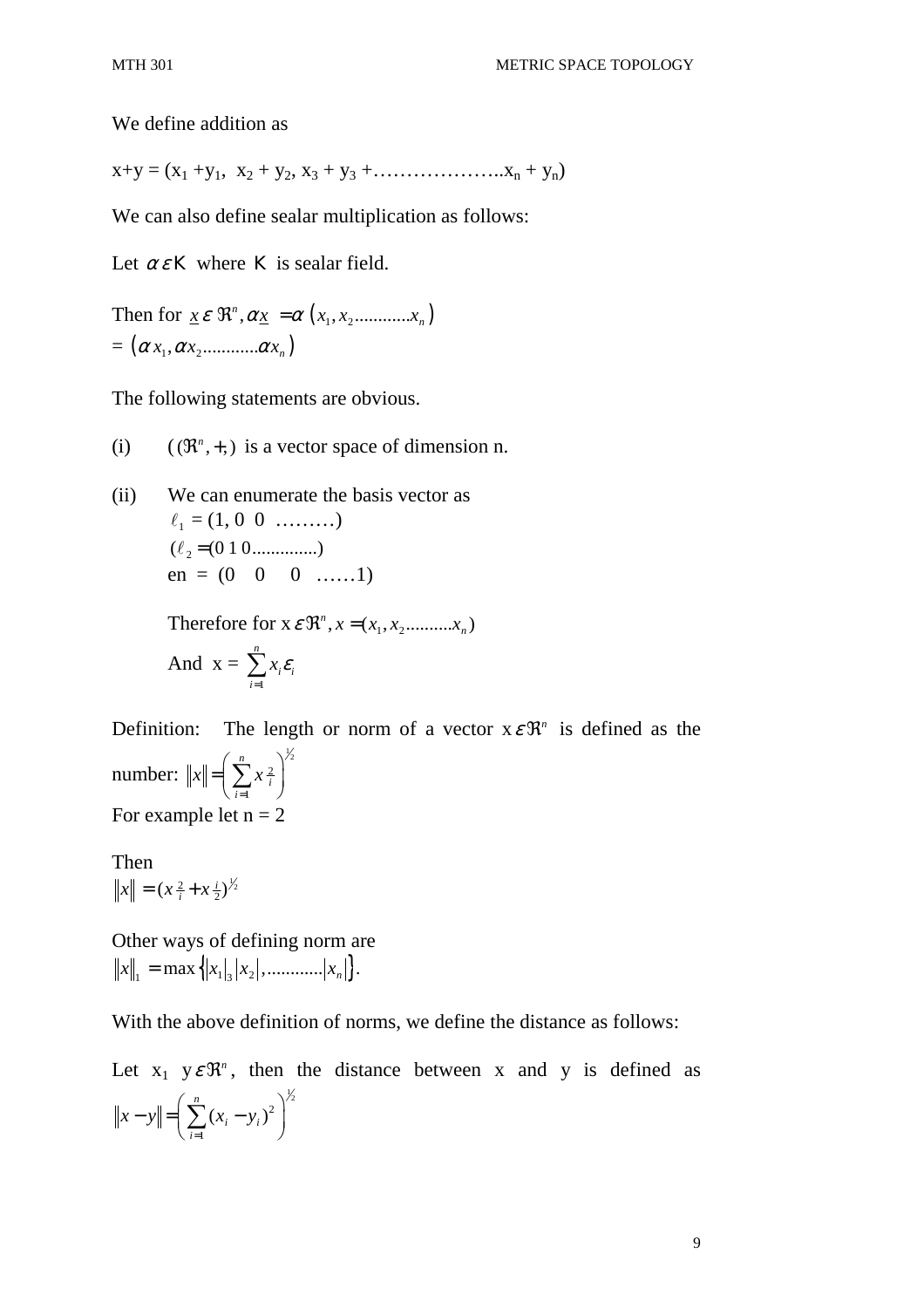This is the metric define by  $d(x, y) = (\sum (x_i - y_i)^2)^{\frac{1}{2}}$ Hence  $d(x, y) = ||x - y||$ 

We can view  $\| \cdot \|$  as a function such that  $\cdot \| \colon \mathfrak{R}^n \to [0 \; \nu \infty] \dots$ 

We can also define the inner product on  $\mathfrak{R}^n x \mathfrak{R}^n$  and denote  $v$  as  $\langle {}^{\circ}l^{\circ} \rangle$ 

by 
$$
\langle x, y \rangle = \sum_{i=1}^{n} x_i y_i
$$
  
Now

Now

$$
\langle x, x \rangle = \sum_{i=1}^{n} x_i^2 = ||x||^2
$$

#### **3.1.4 Some Theorems**

Theorems 1: For a vector  $x \in \mathbb{R}^n$ 

- (i)  $||x|| \ge 0$
- (ii)  $||x|| = 0$  iff  $x = 0$
- (iii)  $\|\alpha x\| = |\alpha| \|x\|, \alpha \varepsilon \Re.$
- (iv)  $||x+y|| \le ||x|| + ||y||$  (D inequality)

Theorems 2: For a vector  $x \in \mathbb{R}^n$ 

- (i)  $d(x, y) \ge 0$
- (ii)  $d(x, y) = \frac{1}{x}$  if  $x = y$ .
- (iii)  $d(x, y) = d(y, x)$  (symmetric property)
- (iv)  $d(x, y) \leq d(x, z) + d(z, y) \quad \forall x, y, z \in \mathbb{R}^n \ (D inequality)$

Theorems 3: For  $x \in \mathbb{R}^n$ .

- (i)  $\langle x, x \rangle \ge 0$
- (ii)  $\langle x, x \rangle = 0$  iff  $x = 0$
- (iii)  $\langle x, y \rangle = \langle y, x \rangle$
- (iv)  $\langle x, y_1 + y_2 \rangle = \langle x, y_1 \rangle + \langle x, y_2 \rangle$
- (v)  $\langle x, \alpha y \rangle = \alpha \langle x, y \rangle$ .
- (vi)  $\langle x, y \rangle \le ||x|| ||y||$  (Cauchy and wartz inequality)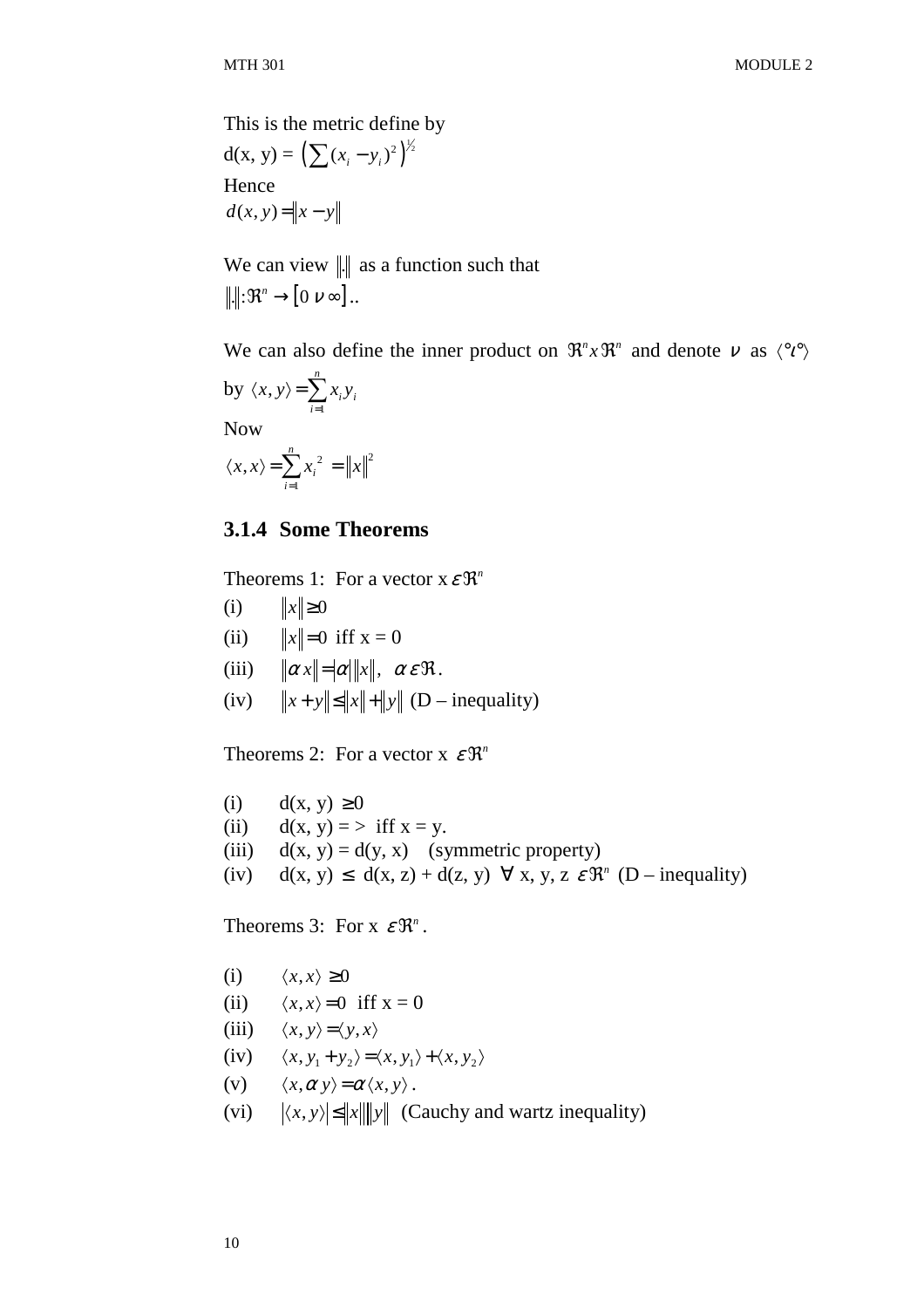# **4.0 CONCLUSION**

The materials developed so far as well as the three theorems stated are sufficient background to allow us go into the details of our course. We shall be making use of them as we go on in this course.

## **5.0 SUMMARY**

In this unit we have been introduced to concepts of Topological spaces, the real numbers system the absolute value concept the  $\mathfrak{R}^n$  dimensional Euclidean space and some theorems on  $\mathbb{R}^n$ . The real space  $\mathbb{R}$  and the product space  $\mathbb{R}^n$  are good examples of Metric spaces and these spaces carry the usual topological structure.

## **6.0 TUTOR-MARKED ASSIGNMENT**

## **7.0 REFERENCES/FURTHER READINGS**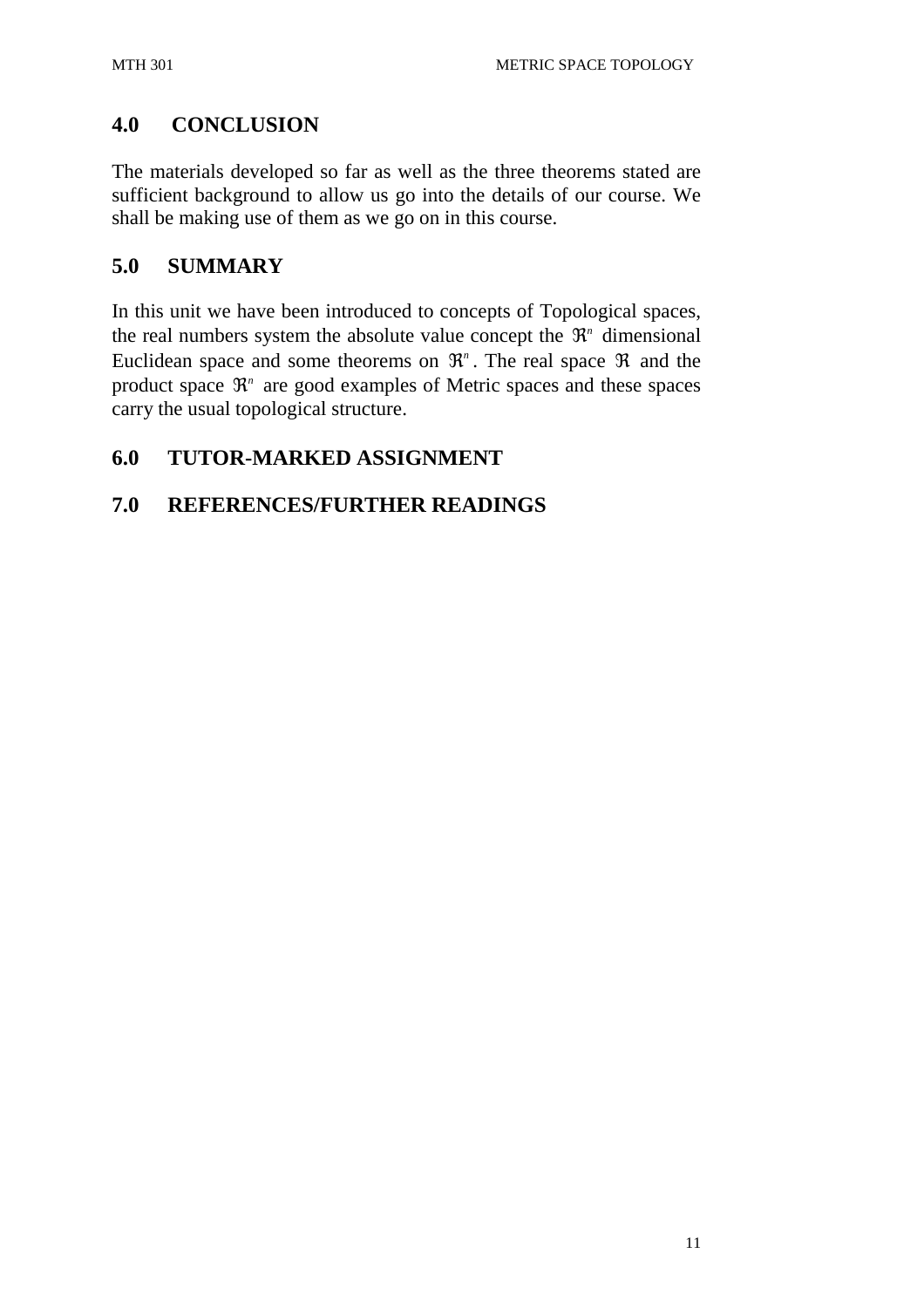## **UNIT 2 METRIC SPACES**

#### **CONTENTS**

- 1.0 Introduction
- 2.0 Objectives
- 3.0 Main Content
	- 3.1 Metric Space
		- 3.1.1 Definition
		- 3.1.2 Examples
		- 3.1.3 Pseudo metrics
- 4.0 Conclusion
- 5.0 Summary
- 6.0 Tutor-Marked Assignment
- 7.0 References /Further Readings

## **1.0 INTRODUCTION**

The real number system has two types of properties, namely the algebraic property which deals with addition, multiplication, etc.

The property which deals with the notion of distance between two numbers and with the concepts of a limited.

The second property is called topological property ins paces in which the notion of distance is defined. You will recall that in unit 1 we defined concept of topology in general and distance function on  $\mathfrak{R}^n$ .

Theorem 2 in unit 1 is particularly very instructive in this regard.

### **2.0 OBJECTIVES**

As the end of this unit, you will be able to:

- define and give examples of metric space
- distinguish between a metric and pseudometric
- answer questions at the end of the unit.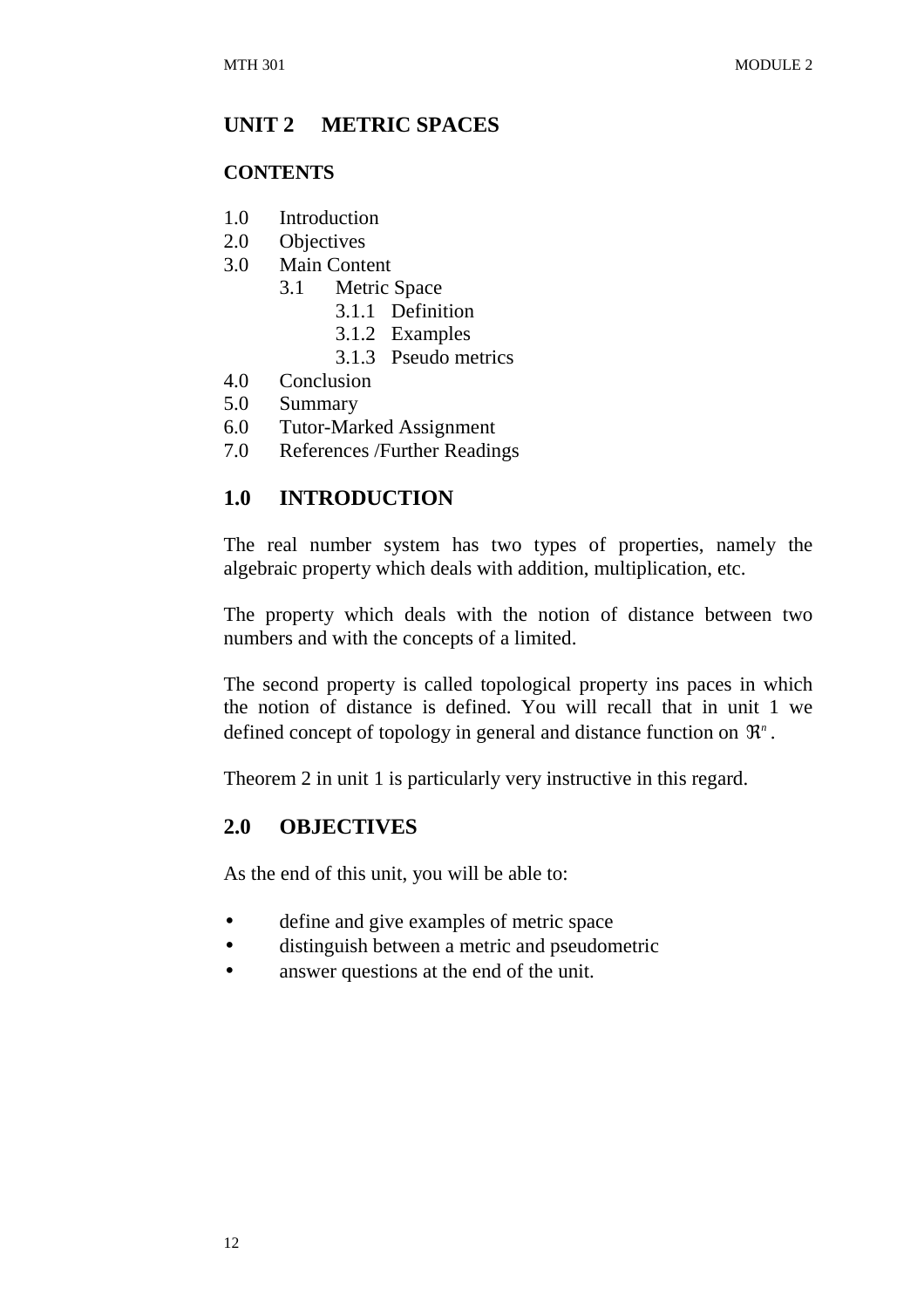## **3.0 MAIN CONTENT**

### **3.1 Metric Spaces**

You will recall in unit 1 that given x, y  $\varepsilon \mathfrak{R}^n$  we can define the distance between the two vectors as follows:

1 2 2 1 ( ) *n i i i x y x y* = − = − <sup>∑</sup> …………………………………….(1)

If Let we  $\|x - y\| = d(x, y)$  then d(x, y) = ( ) 2 ( ) *i i* ∑ *x y* <sup>−</sup> ………………………………………..(2)

From theorem (2) it is very important to note that

(i)  $d(x, y) \ge 0$ (ii)  $d(x, y) = 0$  iff  $x = y$ (iii)  $d(x, y) = d(y, x)$ (iv)  $d(x, y) \leq d(x, z) + (z, y)$ 

The above properties can be verified to be true of equation (2) on the bans of the above. We have the following definitions.

### **3.1.1 Definition**

A metric space  $\langle x, d \rangle$  is a non-empty sit x of elements together with a real-valued function d defined on X x X such that for all x,  $y - z \varepsilon X$ .

(i)  $d(x, y) \ge 0$ 

(ii)  $d(x, y) = 0$  if and only if  $x = y$ 

(iii)  $d(x, y) = d(y, x)$  (symmetric property)

(iv)  $d(x, y) \leq d(x, z) + d(z, y)$  D-inequality

The function d is called a metric.

### **3.1.2 Examples**

(1) The first examples that is very obvious is the metric space of  $\Re$ set of real number with  $D(x, y) = |x - y|$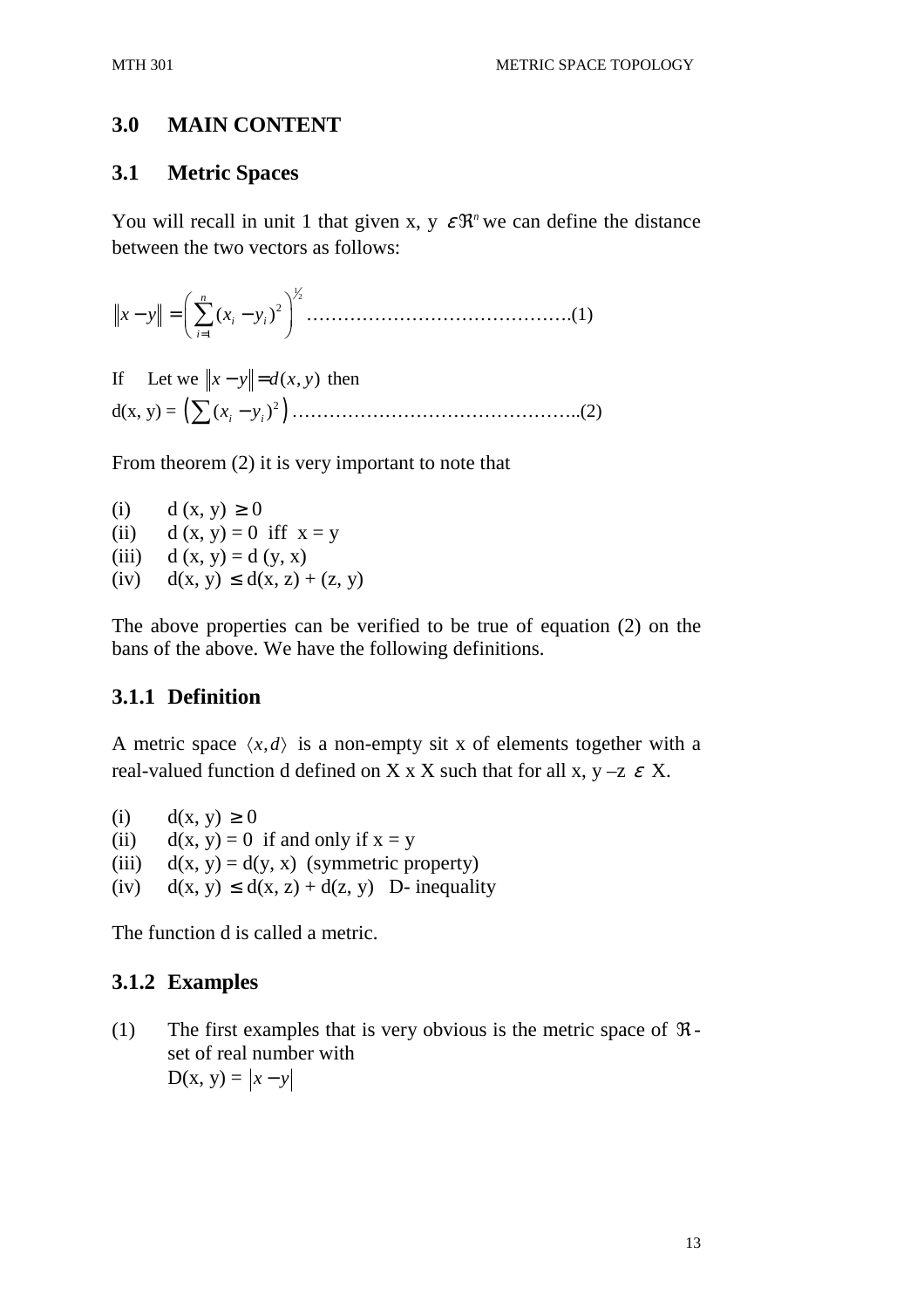(2) Let  $\mathbb{R}^n$  be n-dimensional Euclidean space whose points are n tuples.

 $x = (x_1, x_2, \ldots, x_n)$  of real numbers and  $d(x, y) = [(x_1-y_1)^2 + \dots + (x_n-y_n)^2]^{1/2}$ 

**Remark:** We need to emphasis that a metric space is not the set X of its points. It is the pair  $(X, d)$ , consists of the set of its point together with metric d.

For example we can define another metric  $d^*(x, y) = |x^1-y_1| + \dots +$  $|x_n - y_n|$  which is another metric on  $\Re^n$ .

If we have two metric spaces  $\langle x, d \rangle$  and  $\langle y, d^* \rangle$ . We can form a new metric space called the Cartesian product X x Y whose set points is the set X x Y =  $\{\langle x, y \rangle : x \in X, y \in Y\}$  and whose metric  $\tau$  is given by  $\tau$  (x<sub>1</sub>,y<sub>1</sub>), (x<sub>2</sub>, y<sub>2</sub>) = [d(x<sub>1</sub>, x<sub>2</sub>)<sup>2</sup> + d(y<sub>1</sub>, y<sub>2</sub>)<sup>2</sup>]<sup>1/2</sup>

#### **SELF ASSESSMENT EXERCISE 1**

Verify that  $\tau \langle (x_1, y_1), (x_2, y_2) \rangle = \left[ d(x_1, x_2)^2 + d^*(y_1, y_2) \right]^{\frac{1}{2}}$  is a metric defined on  $\mathfrak{R}^1 x \mathfrak{R}^2$ .

#### **3.1.3 Pseudometics**

A pair (X, d) is called a pseudometric space if d satisfies all the conditions of a metric except that  $d(x, y) = 0$  need not imply  $x = y$ .

#### **SELF ASSESSMENT EXERCISE 2**

Show that d  $(x, y) = 0$  is an equivalence relation, and if under this a relation, then d (x, y) depends only on the equivalence classes of x and y and defines a metric on  $\tilde{X}^*$ .

#### **4.0 CONCLUSION**

In this unit we have studied metric spaces and consider some examples of metric spaces. The structure of metric spaces make it easier to construct space set on the space of  $\mathfrak{R}^N$ , this we shall see in the subsequent unit.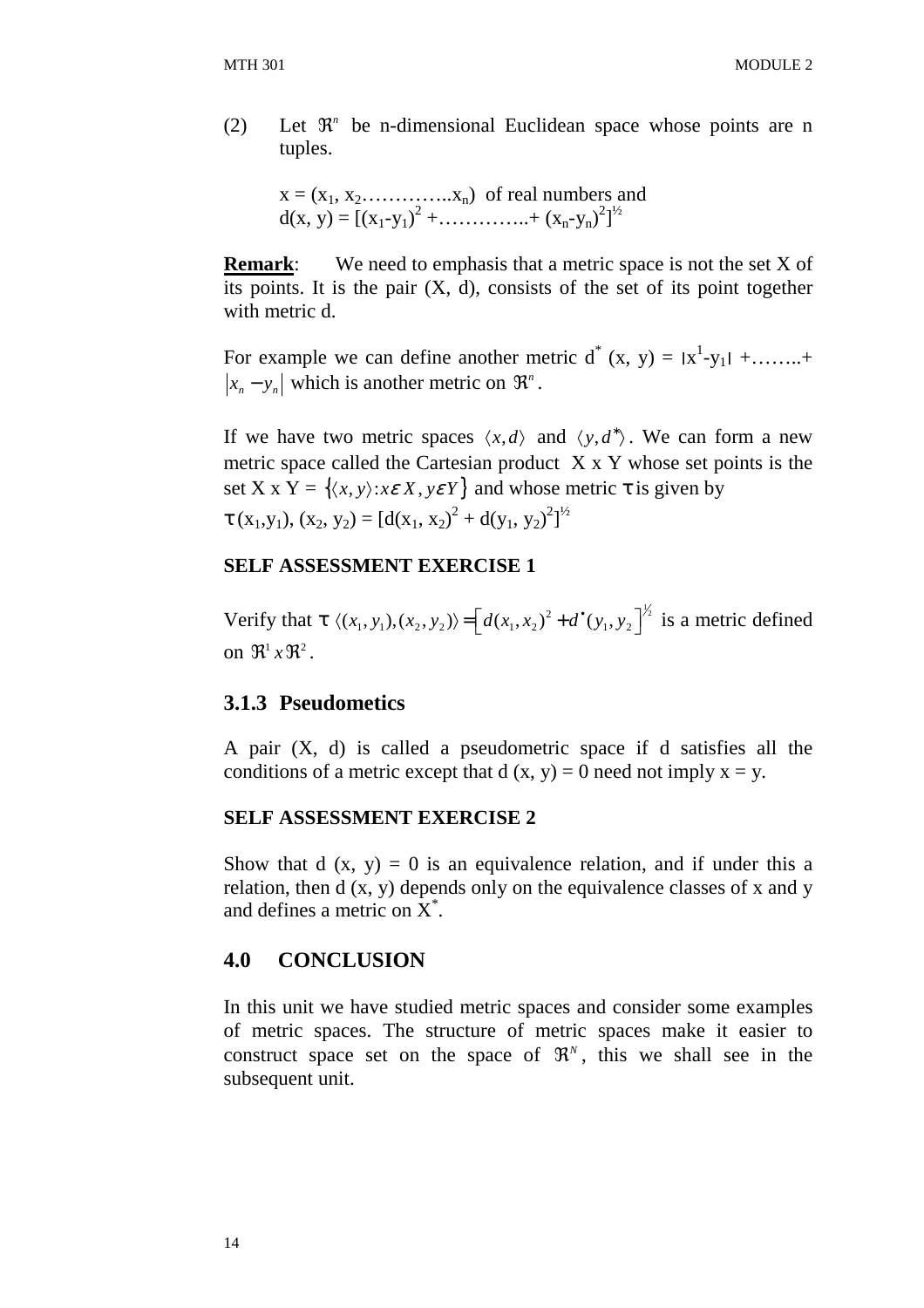## **5.0 SUMMARY**

Recalled that a metric space is a set X together with a distant function d defined as  $X$  such that  $(X, d)$  form a pair and satisfies the following properties.

(i)  $d(x, y) \ge 0$ 

(ii)  $d(x, y) = 0$  iff  $x = y$ 

- (iii)  $d(x, y) = d(y, x)$
- (iv)  $d(x, y) \leq d(x, z) + d(z, y) D$  inequality

A metric becomes a pseudometrics if in property (ii) d  $(x, y) = 0$  need not imply  $x = y$ .

The exercises in this units are designed to reveal more properties of the metric spaces.

# **6.0 TUTOR-MARKED ASSIGNMENT**

## **7.0 REFERENCES/FURTHER READINGS**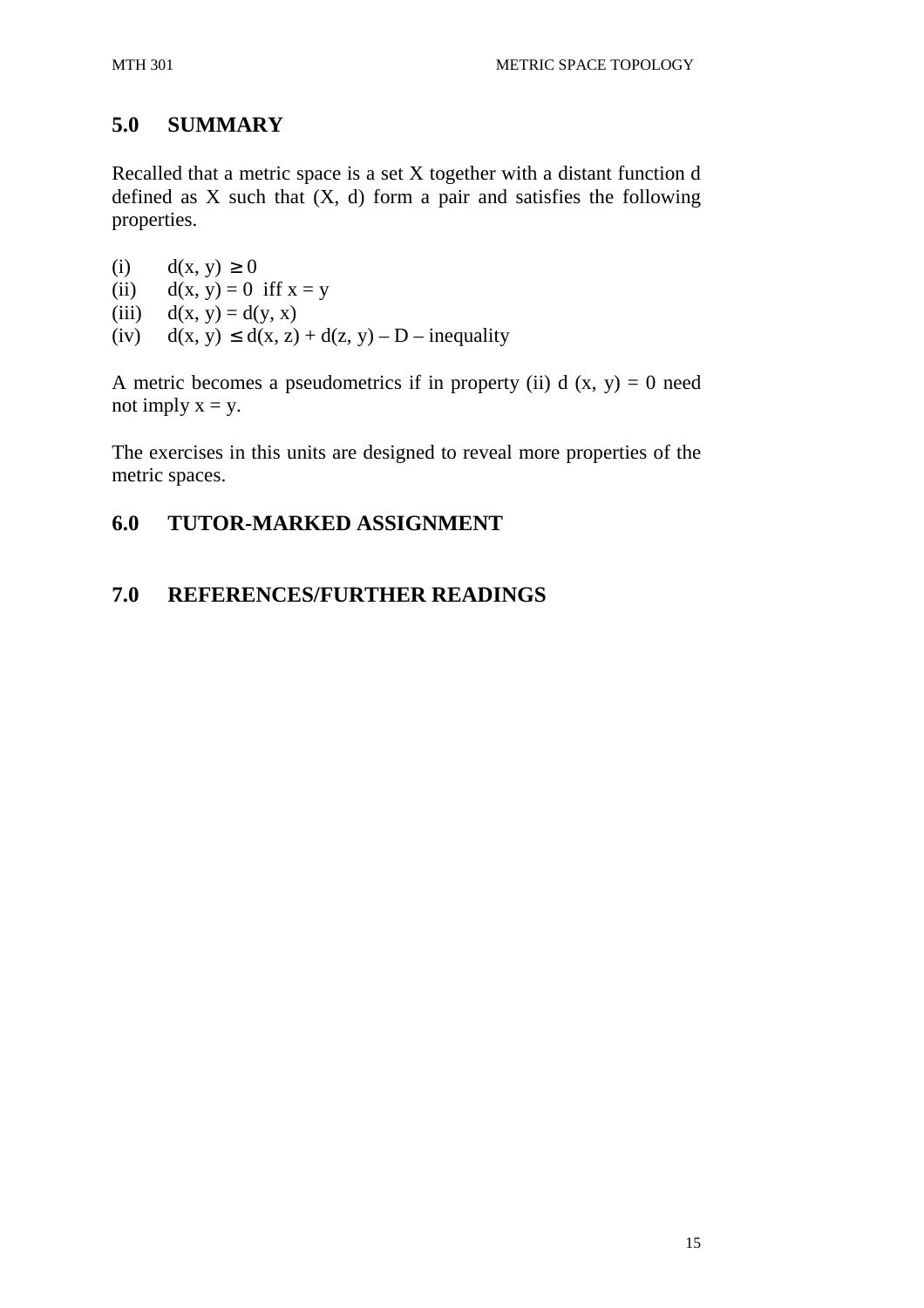### **UNIT 3 OPEN SET AND CLOSED SET, INTERIOR, EXTERIOR, FRONTIER, LIMIT POINT AND CLOSURE OF A SET.**

#### **CONTENTS**

- 1.0 Introduction
- 2.0 Objectives
- 3.0 Main Content
	- 3.1 Open Set and Closed Set
	- 3.2 Interior, Frontier, Limit Point and Closure of a Set
- 4.0 Conclusion
- 5.0 Summary
- 6.0 Tutor-Marked Assignment
- 7.0 References /Further Readings

### **1.0 INTRODUCTION**

The simplest types of set encountered on the real lines are intervals. It is sometimes important to distinguish between intervals which include their endpoints and intervals which do not.

Suppose  $\alpha < b$ , the open interval  $(\alpha, b)$  is defined to be the set.

 $(\alpha, b) = \{x/\alpha < x < b\}.$ 

The closed interval  $[\alpha, b]$  is the set  $[\alpha, b] = \{x/\alpha \leq b\}$ . Half open interval  $(\alpha, b)$  and  $(\alpha, b)$  are similarly defined, using the inequalities,

(i)  $\alpha < x \leq b$  and (ii)  $\alpha \leq x < b$ , respectively.

Infinite intervals are defined as follows:

(iii)  $(\alpha, +\infty) = \{x | \alpha \lt x\}$ (iv)  $(\alpha, +\infty) = \{x | \alpha \le x\}$ (v)  $(-\infty, \alpha) = \{x | x < \alpha\}$ (vi)  $(-\infty,\alpha) = \{x | x \leq \alpha\}$ 

The real line is sometimes refer to as open interval  $(-\infty, \alpha)$ . A single point is also considered  $\alpha$  "degemerate" closed interval.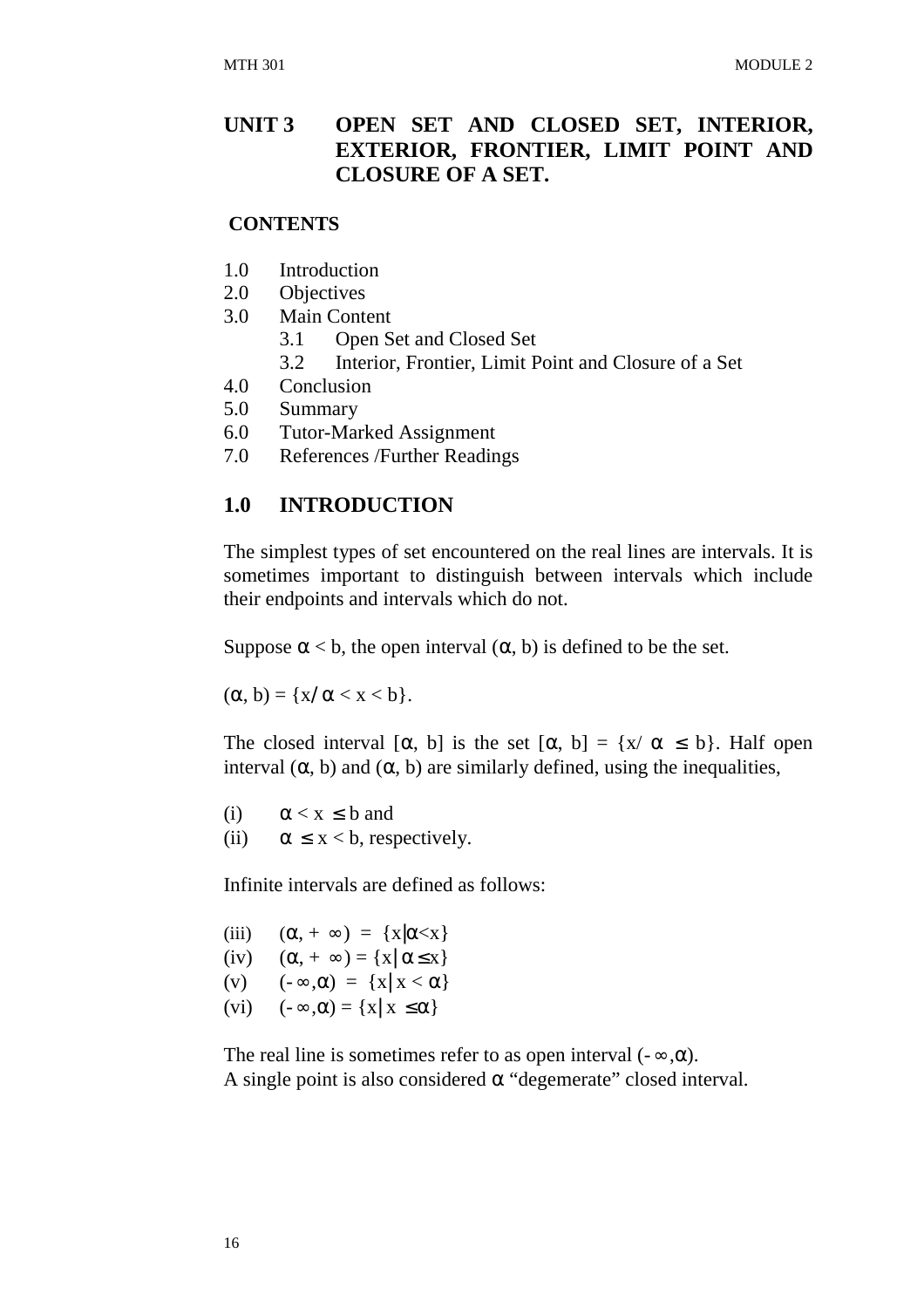In this unit we shall find that  $\alpha$  number of the properties of the set of real numbers apply immediately to set in a metric spaces. Throughout the present unit are sets mentioned are subsets of a given metric space (X, d).

# **2.0 OBJECTIVES**

At the end of the unit, you should be able to:

- open set, closed interior and exterior point, a limit points and closure of a set
- characterised them by their properties
- answer questions on the above concepts.

## **3.0 MAIN CONTENT**

## **3.1 Open Set and Closed Set**

Definition (1): Let  $x \in \mathcal{R}$  be a fixed point, and  $\varepsilon > 0$ , then B (x,  $\varepsilon$ ) = { $y \in \mathbb{R}^n : d(x, y) < \varepsilon$ } is called an open ball or  $\varepsilon$ - disk or  $\varepsilon$ neighbourhood.

For example in  $\Re$ , for x  $\mathcal{E} \Re$ ,  $x-\varepsilon < y < x+\varepsilon$  is defined as  $\{y : |x-y| < \varepsilon \}$ .

In open set we can write B (x,  $\varepsilon$ ) = {*y* $\varepsilon$  = |x-y|| <  $\varepsilon$  }. We now have the following definition

Definition (2): (Open set): A set AC  $<sup>n</sup>$  is said to be open if about</sup> each point  $x \in A$ ,  $\Im \varepsilon$  0, such that B (x, 0) CA.

### **Examples**

- 1. Consider the interval (0,1),  $(0,1)$  is open in . To set this let  $x \in (0,1)$ , choose  $(x-\varepsilon, x+\varepsilon)$   $C(0,1)$ .  $(0,1)$  C  $^{-2}$  but not open in  $^{-2}$  since there does not exist set  $(0,1)$ such that B (x,  $\varepsilon$ ) C (0,1) there (0,1) is not an open set in <sup>2</sup>.
- 2. The interval  $[0,1]$  is not open in  $\chi_n$ ) and B (1,  $\chi_n$ ) are balls not entirely in [0, 1].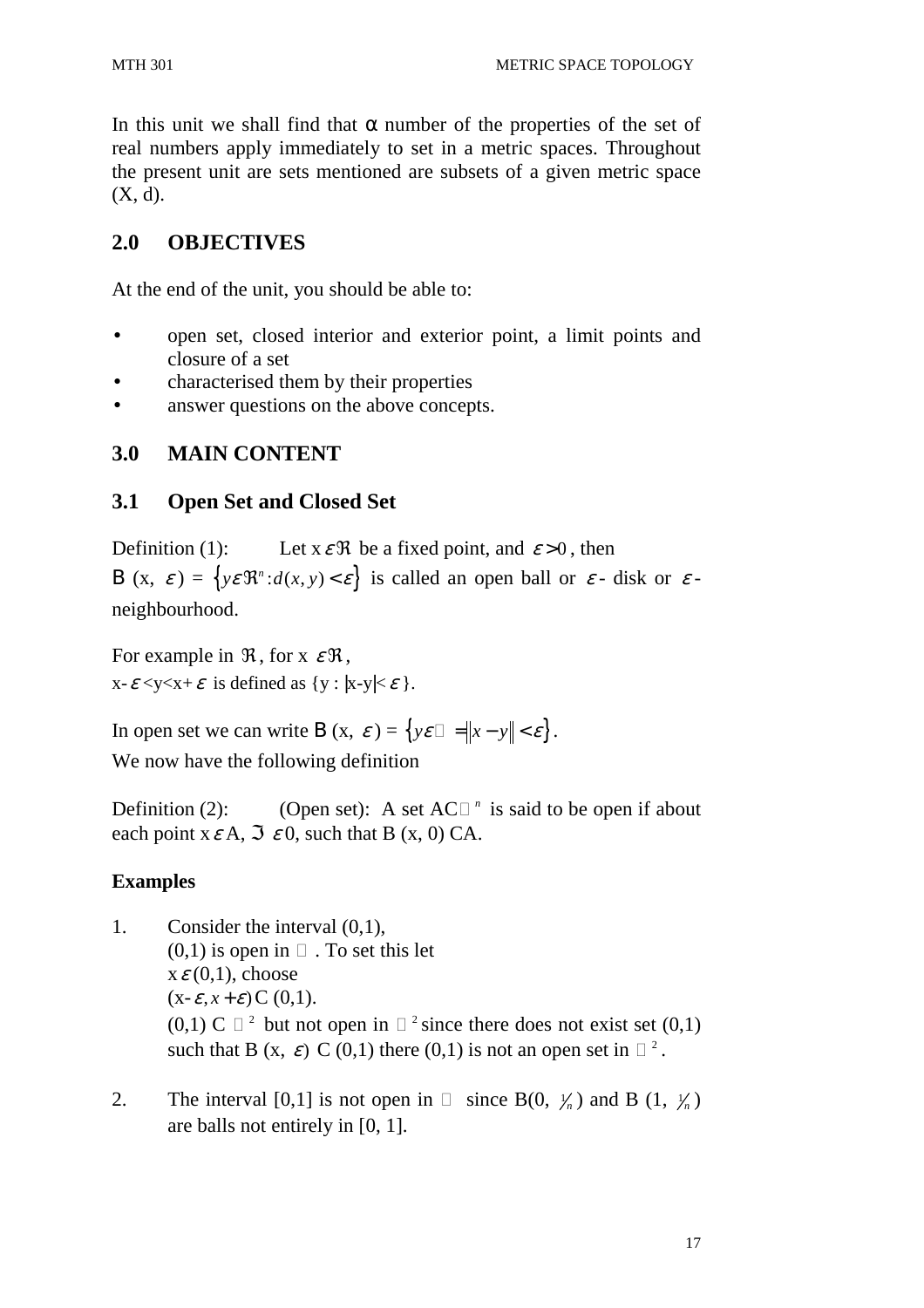Theorems  $(3,1)$ : Let  $x \varepsilon^{-n}$ , then the set  $B(x, \varepsilon)$ , is open.

**Proof:** Let  $y \in B(x, \varepsilon)$ , we need to find  $\varepsilon_1$  such that  $B(y, \varepsilon_1)$  C  $B(x, \varepsilon)$ . Since  $y \varepsilon B(x, \varepsilon)$  then  $d(x, y) < \varepsilon$ .  $\Rightarrow$   $\varepsilon - d(x, y) > 0$ . Take  $\varepsilon_1$  such that  $\varepsilon_1 = \varepsilon - d(x, y)$ , Let  $z \leftarrow B(y, \varepsilon_1) \Rightarrow$  $d(z, y) < \varepsilon_1$  $d(x, z) \leq d(x, y) + d(y, z)$  $d(x, y) + \varepsilon_1$  $d(x, y) + \varepsilon - d(x, y) = \varepsilon$ . Therefore  $Z \leftarrow B(x, \varepsilon)$ .

**Remarks** (1): In 
$$
\pi
$$
, the empty set and  $\pi$  are open set. Prove!

#### **Theorem (3.1):**

- (i) In *<sup>n</sup>* , the union of arbitrary collection of open set is open.
- (ii) The finite intersection of collection of open set is open.

**Proof:** Let  ${G_i}{i\varepsilon I}$  be arbitrary collection of open set.

Let  $G = \bigcup_i G_i$ *iε1* U Let  $x < G \Rightarrow x \in Gi_0$  for some (i). since Gi is open for every  $\Im \ \varepsilon > 0$ ,  $\nexists B(x, \varepsilon) \, \widehat{C} \, Gi$  $C \cup i$  *Gi* = *G* (ii) Let  $G^1 = \bigcap G_i$  $i=1$ *k* If x  $G^1$  then  $x \in G$ i  $\forall i \in I$ . : For each i  $\Im$   $\varepsilon$ *i* > 0  $\Im$  $B(x, \varepsilon) C$  Gi Define  $\varepsilon$  = num { $\varepsilon$ <sub>i</sub>)  $1^\circ \leq 1^\circ \leq K$ Then B  $(x, \varepsilon)$  C B  $(x, \varepsilon i)$  $\forall c \in (1, 2, \ldots, \ldots, \kappa).$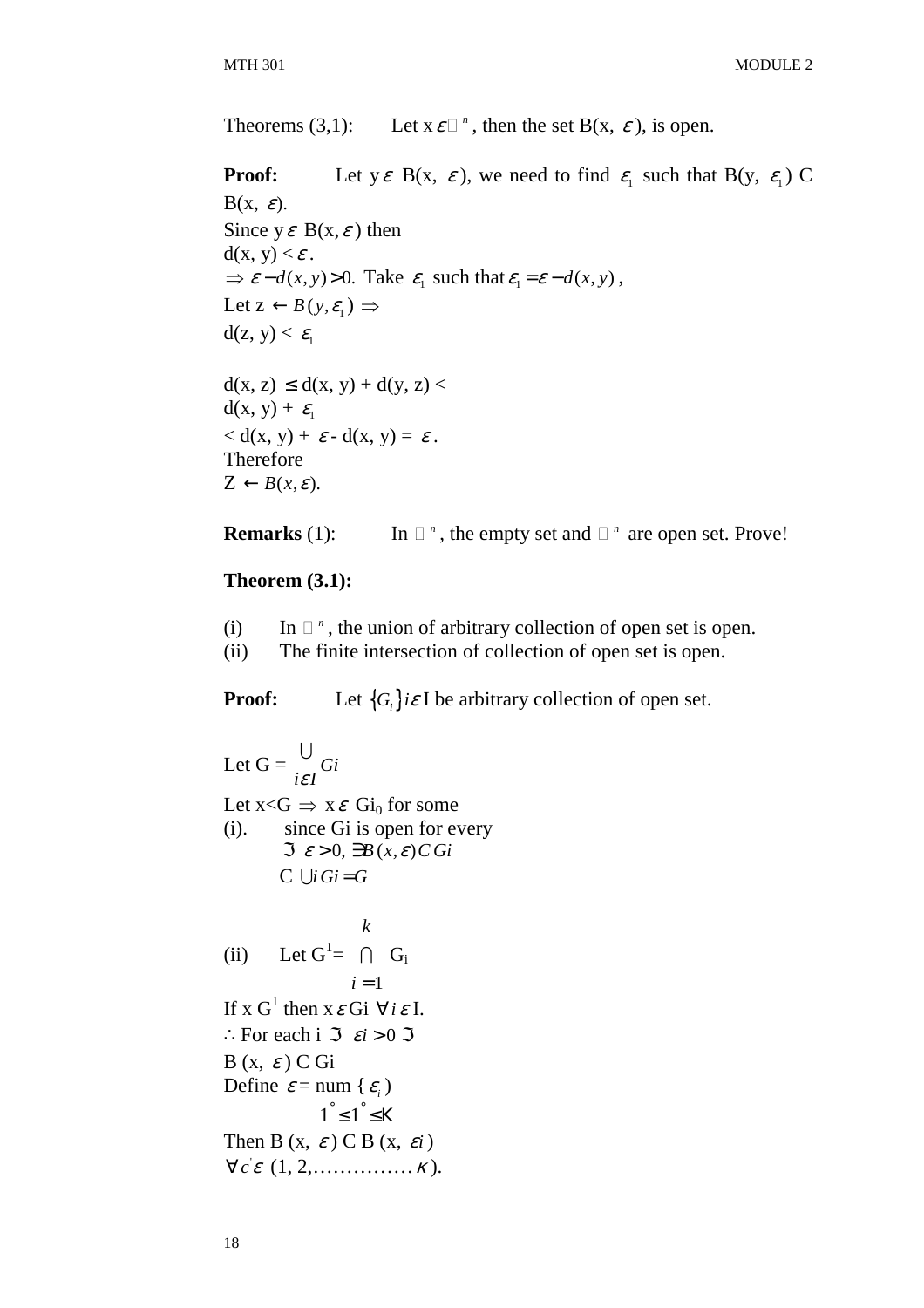And so  $B(x, \varepsilon) \varepsilon G$ *i*.

**Remark 2**: Arbitrary intersection of open set is not open. Prove!

Definitions (3) Closed Set

A set is closed if its compliment is open. For example  $B^{c} = \{ \quad ^{n} - B\},$  ${x} = n$  is closed in *n* since it contains compliment which is open in 1

The set defined as

(1)  $\{(x, y) | x^2 + y^2 = 1\}$  is a closed set in <sup>2</sup>. It is illustrated as



Fig.  $(1)$ 

- (2) The set  $[0, 1] \leq \square$  is a closed set.
- (3) The set  $\Phi$ <sup>n</sup> are both open and closed

Theorem  $(3.3)$ :  $\frac{1}{i\varepsilon}$ <sup>*F<sub>i</sub>*</sup>  $\bigcap_{i=1}^{\infty} F_i$  be arbitrary intersection of closed set,

then

(i) F is closed (ii)  $\bigcup$   $F_i$ *k*

1 *i*ε

#### **SELF ASSESSMENT EXERCISE**

- (1) Prove Remark 1 and 2
- (2) Prove Theorem (3.3).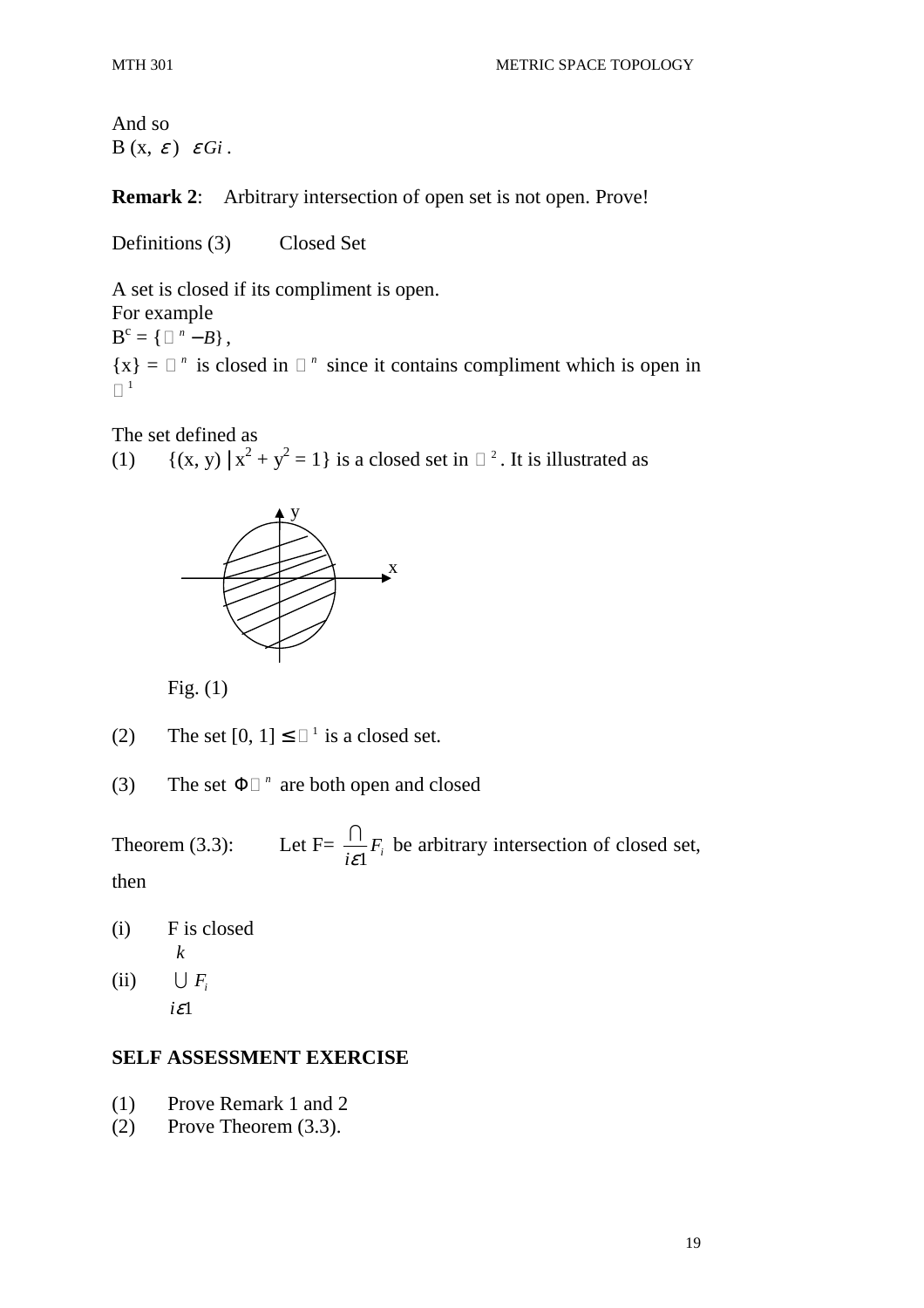#### **3.2 Interior, Frontier, Exterior Closure and Limit Point**

Definition  $(3<sub>0</sub>1<sub>0</sub>1)$ : For any set AC <sup>n</sup> xA, is an interior point of A if  $\Im$ an open set  $\bigcup$  such that  $x \in \bigcup CA$ 



Fig. 2

The implication of the above is that given a set A, and a point x, x is an interior point of A if we can find  $\varepsilon > 0$ , such that  $B(x, \varepsilon) C A$ .

We shall denote interior point of A as Int A.

### **Examples**

- (i) Let  $A = \{x\}$  then Interior  $A = \phi$ .
- (ii) Let  $A = x^2 + y^2 < 1$  be a disk in <sup>2</sup>

Then the Int A is defined as

Int A = {(x, y) :  $x^1 + y^2 < 1$  }.

Remark: We note that

Int  $A = \{$  collection of all interior point of A $\}$ .

On the basis of the above remark, we have the following definition:

Definition  $(3.1.2)$ : The interior of set A in  $n$  is defined as the union of all open subset of A.

Remark:

- (i) From the above definition Ant A is open
- (ii) Int A is the largest open subset of A
- (iii) A set which does not contain an open set has an empty interior.

Theorem: A is op miff Ant  $A = A$ Prove: Trivial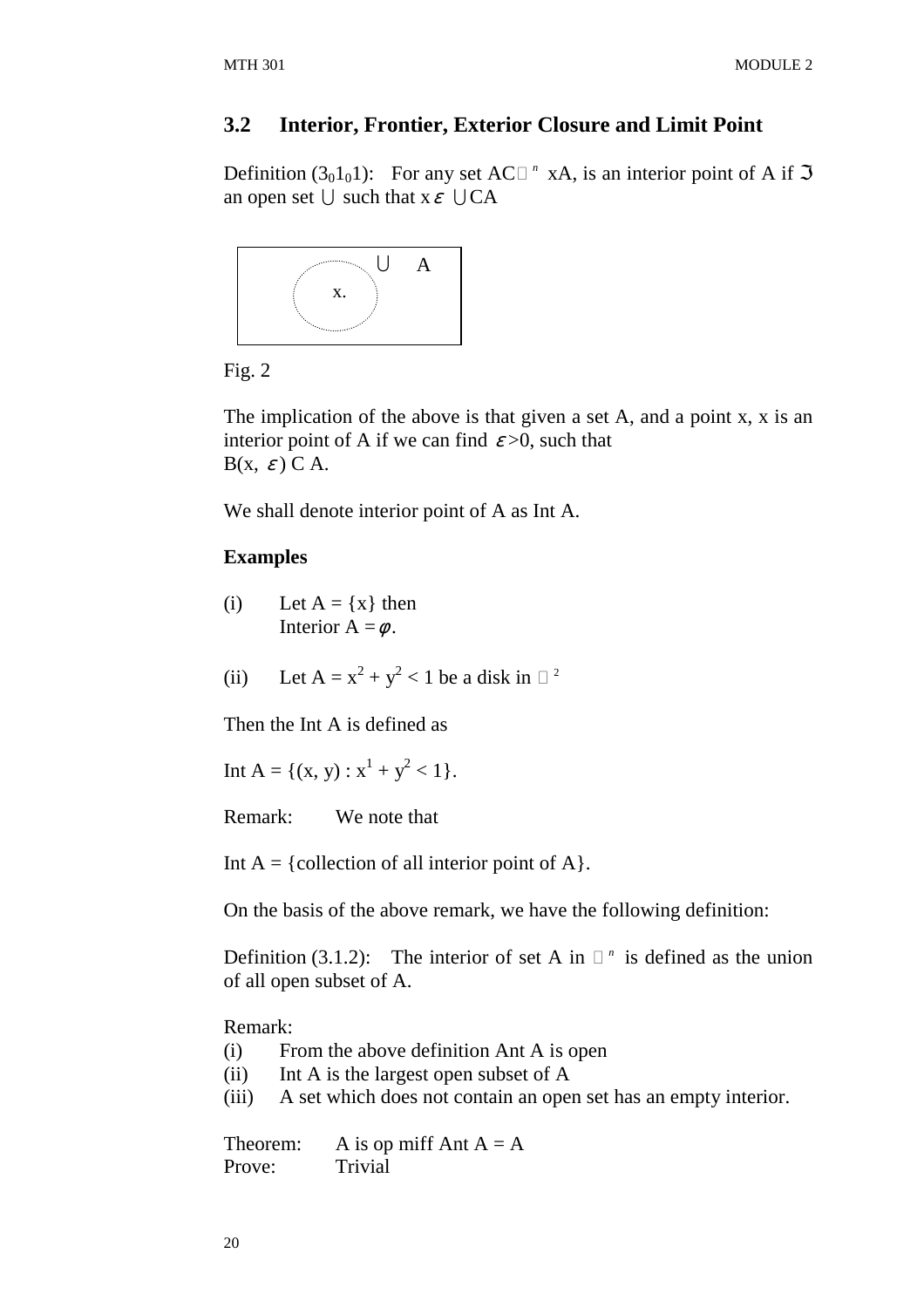#### **FRONTIER OR BOUNDARY POINT**

Definition  $(3.1.3)$  Let  $(X, d)$  be a metric space, let S be a subset of X, a point of X is called a boundary point  $\Im$ . If every open set containing this point also contains a point of S and a point not in S (see fig 3 below).



Definition  $(3.1.4)$ : by a closure of a subset S of X, we mean the union of S and all its boundary point.

The closure of S is denoted by  $\overline{S}$ . Definition (3.1.5):  $\overline{S}$  is closed and is equal to the intersection of all closed set containing S.

In particular

 $\overline{\overline{S}} = \overline{S}$ .

#### **SELF ASSESSMENT EXERCISE**

Show that for the subsets S, T of X then (i)  $\overline{S} \cup \overline{T} = \overline{S \cup T}$ 

(ii)  $\overline{S \cap T} \subset \overline{S} \cap \overline{T}$ 

Definition (3.1.6): A point  $x \varepsilon^{-n}$  is an accumulative point or a limit point of SC  $^n$  if every open set  $\bigcup$  containing x interest with A at point other than x.

This implies

 $\{ (\bigcup -\{x\}) \bigcap A \pm \phi.$ 

Examples: Let  $(0, 1) \varepsilon$  let  $\varepsilon$ ) $0$ , then  $(0 - \varepsilon, 0 + \varepsilon) \pm \phi$  0 is a point of accumulation, but  $0 \in (0,1)$ .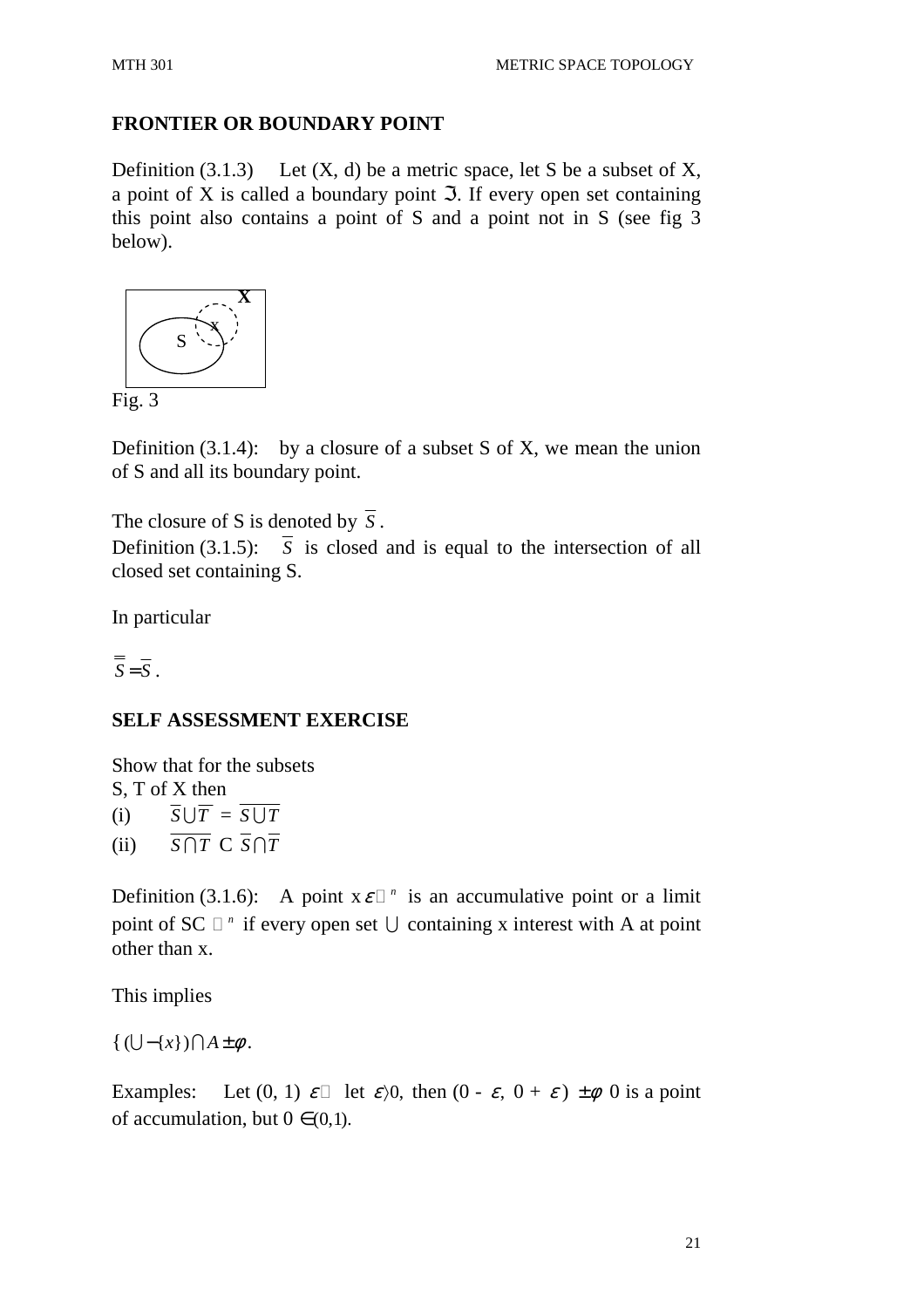Definition  $(3.1.7)$ : A set SC  $^n$  close iff S contains all its accumulation points.

We may characterized the closure of S as follows.

Definition (3.1.7): Let SC  $\textdegree$ , and  $\textdegree Q_i$  are closed set, such that  $SCQ_i \quad \forall i$ . Then  $\frac{1}{i\epsilon I}Q_i = S$ =  $\frac{\bigcap}{\cdot} Q_i = \overline{S}$  (closure of S).

Theorem: A set S C  $^n$  is closed iff  $S = S$ .

Theorem: Let  $S \subset \mathbb{R}^n$ , then  $S$  consist of the union of  $S$  and its accumulation points.

Remark: We normally denote the frontier of S by ∂*S* .

Theorem: ∂*S* is a closed set.

## **4.0 CONCLUSION**

In this section we have defined open set, closed set closure, limit point and closure of a set.

We have also characterized them, with the properties of each. You are required to master those properties very well. Work through all the grades exercises and prove all the theorems left unproved.

### **5.0 SUMMARY**

Recall that:

- Open ball is B  $(x, \varepsilon) = \{y \varepsilon^{-n} : d(x, y) < \varepsilon \}$
- Set A C X is open if  $B(x, \varepsilon) < A$ .
- Finite intersection of open set is open
- Arbitrary union of open set is open
- A set S, is closed if its compliment is open
- Arbitrary intersection of closed set is closed
- Finite union of closed set is closed
- Interior of A is the union of all open subsets of A
- A set SC <sup>*n*</sup> is closed if S contain all its accumulation points
- A set S is closed if  $\overline{S} = S$ .

#### **6.0 TUTOR-MARKED ASSIGNMENT**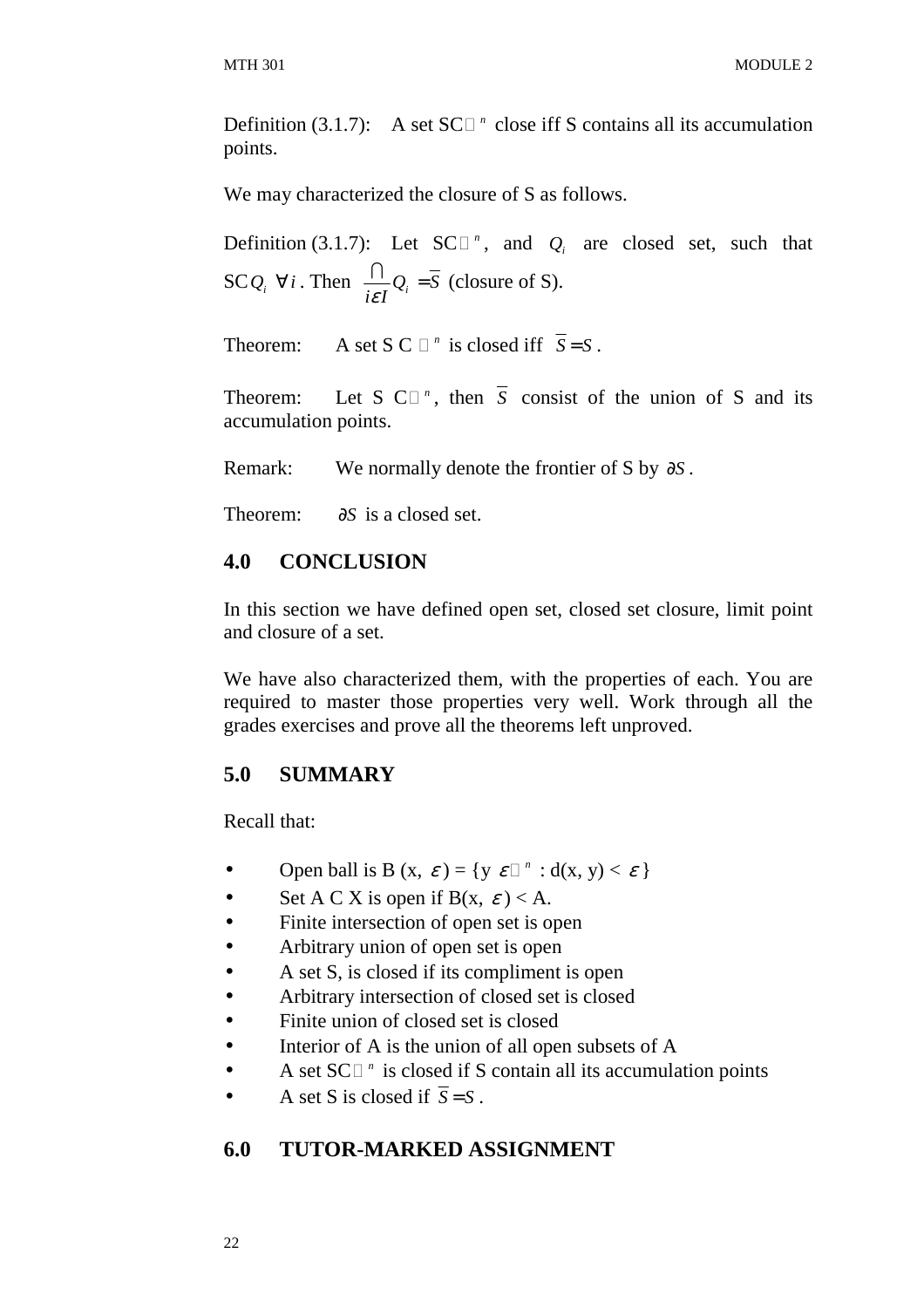# **7.0 REFERENCES/FURTHER READINGS**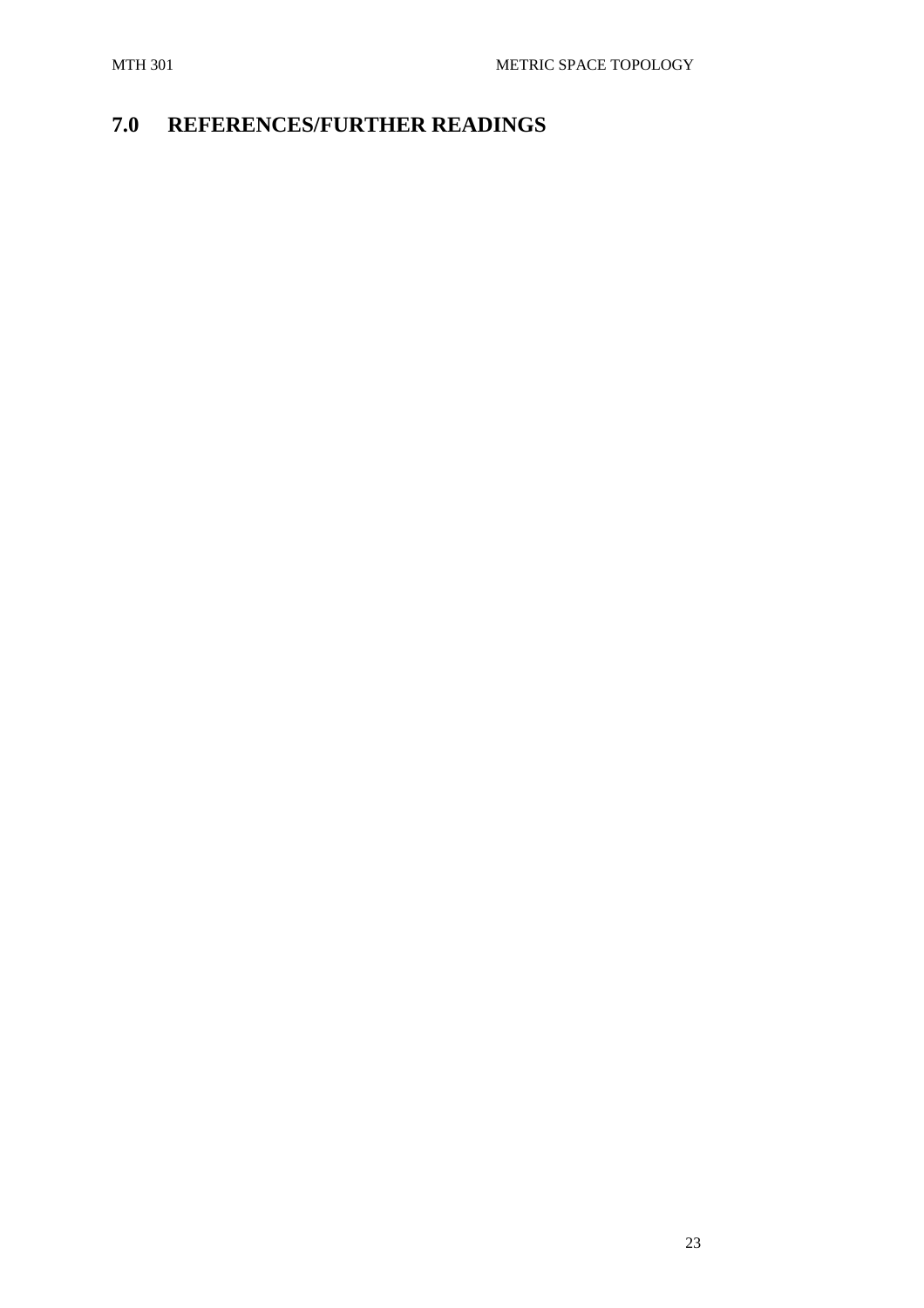### **UNIT 4 DENSE SUBSET AND SEPARABLE SPACES, BAIRE CATEGORY**

#### **CONTENTS**

- 1.0 Introduction
- 2.0 Objectives
- 3.0 Main Content
	- 3.1 Separable Set
	- 3.2 Baire Category
- 4.0 Conclusion
- 5.0 Summary
- 6.0 Tutor-Marked Assignment
- 7.0 References/Further Readings

### **1.0 INTRODUCTION**

This unit relied heavily on the concept of closed sets and properties of closure studied in unit 3.

You are to master unit 3 properly before venturing into this unit.

### **2.0 OBJECTIVES**

At the end of this study, you should be able to:

- define correctly what is meant by dense set
- explain what is separability of sets
- proof theorem relating to separability
- understand the Baire category theorem
- solve problems on this unit correctly.

### **3.0 MAIN CONTENT**

### **3.1 Separable Set**

Before explaining the concept of separability we need to define some concepts.

**Definition (3.1.1):** Countable Set: A set A is said to be countable if it is equivalent to the set of all positive integers or to some (finite or infinite) subset of the positive integers.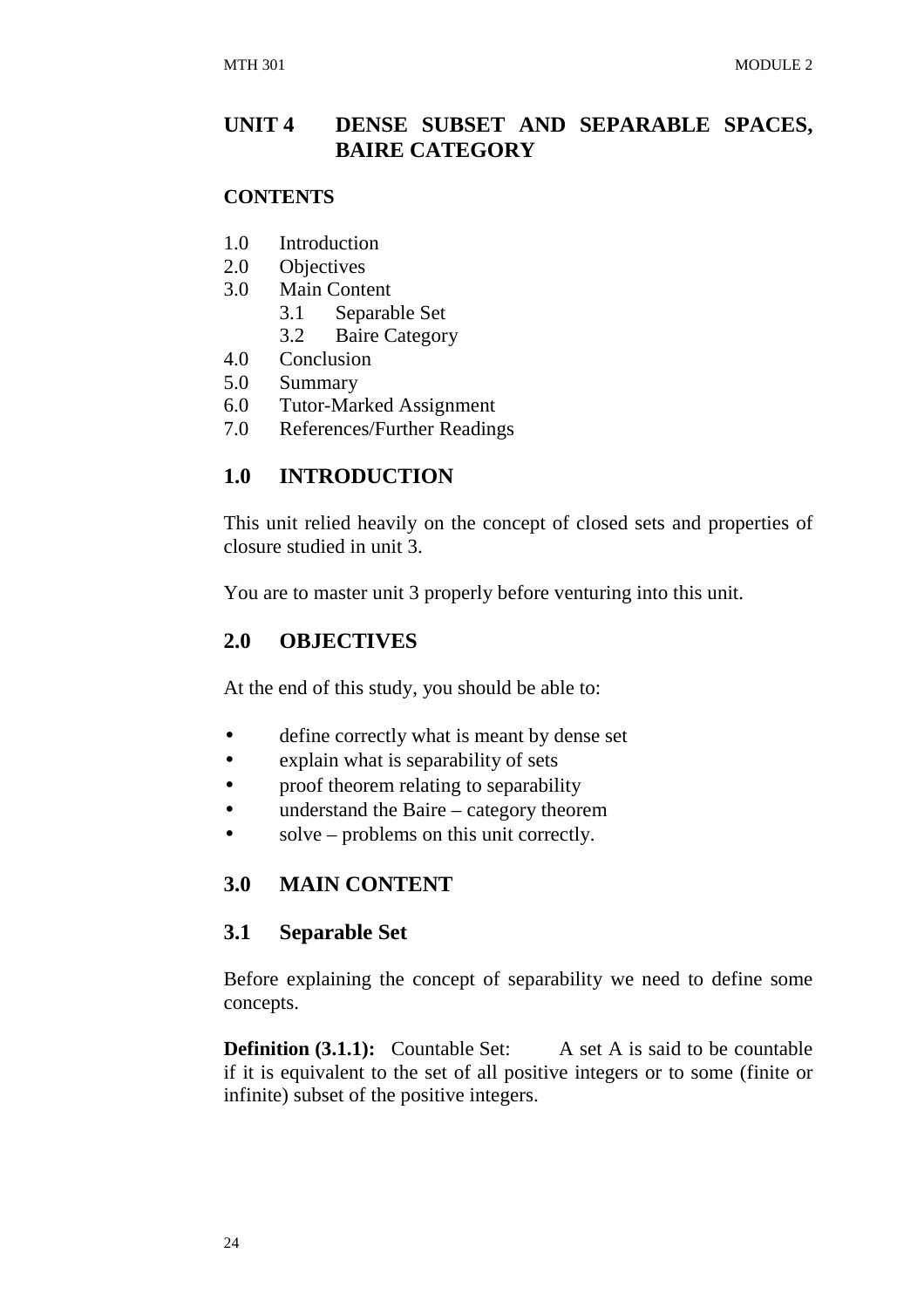#### **Example**

(i) The set of rational number denoted by is countable.

(ii) The set of real number is not countable

**Definition (3.1.2):** Dense Subset: Let X be a non-empty set, suppose DCX, we say D is dense in X if  $\overline{D} = X$ , i.e. the closure of D is the closure of X.

#### **Example**:

The set of rational numbers are dense in

**Definition 3.1.3:** (Separability): a metric space (X, d) is said to be separable, if it has a countable dense subset.

#### **Example**:

Let be real let  $C$  such that  $= \{x \varepsilon : x \text{ is a rational number} \}$ Now  $\overline{O}$  = , and since is countable the is separable.

**Theorem:** *<sup>n</sup>*  $\overline{\phantom{a}}$  is separable.

**Proof:** Take  $^{n} = \{x \in \mathbb{R}^n : x = (x_1, \dots, x)\}$  with  $x_i$ , is national. We know that  $n$  is countable and dense in  $n$ Therefore *<sup>n</sup>*  $\frac{n}{s}$  is separable.

**Theorem:** In *<sup>n</sup>* , every family of disjoint non-empty open set is countable.

**Proof:** Let  $\{x_n\}$  be countable dense subset. Let  $\{B_i\}$  be a family of non-empty disjoint open sets. Bi $\varepsilon$  {Bi},  $\exists \forall$  n,  $x_n \varepsilon B_i$ .

 $\phi$ :{*Bi*}  $\rightarrow$ *Ni* such that  $\phi$ (*Bi*) = smallest n, to which  $x_n \in B_i$ Then  $\phi$  mass {Bi} into a subset of N hence it is countable.

### **3.2 Baire Category**

In this section, we shall go deeply, by examining certain aspect of metric spaces.

We first consider the following definition.

**Definition (3.2.1):** A set E is said to be nowhere dense if  $\overline{(e)^c}$  is dense.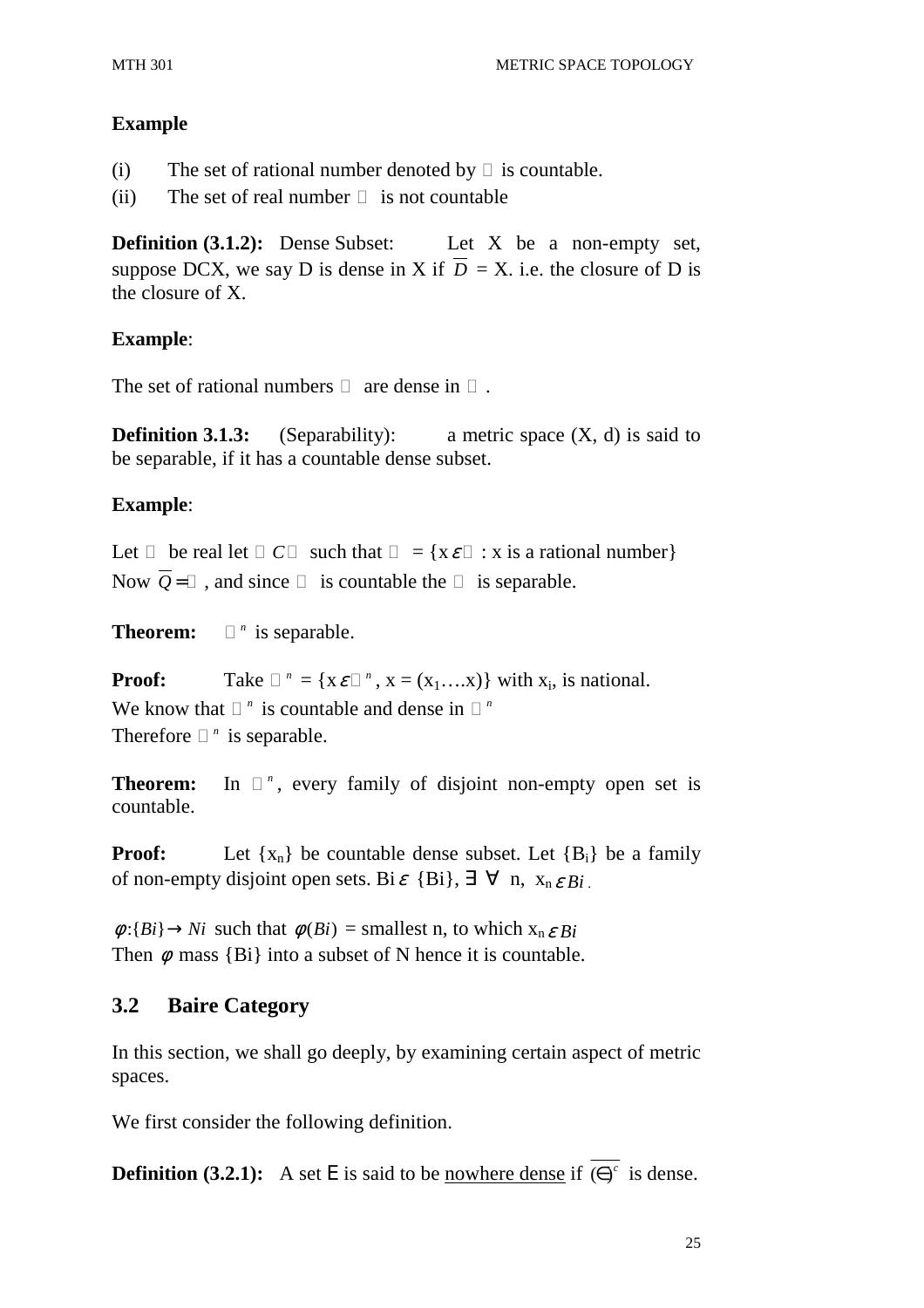The definition above is equivalent to saying that  $\overline{\epsilon}$  contain no spheroid.

**Example:** Let be the set of real numbers and let be the set of integers then  $(y^c)$  is dense in  $\implies$  is nowhere dense in .

**Definition (3.2.2):** First category: A set  $\varepsilon$  is said to be of first category (or meager), if it is the union of countable collection of nowhere dense sets.

**Definition (3.2.3):** A set which is not of first category is said to be of second category.

**Definition (3.2.4):** (complete metric space) Let (X, d) be a metric space  $(X, d)$ , we shall say that  $(X, d)$  is a complete metric space if all the Cauchy sequence  $\{x_n\}$  converges to points in the metric space. (Refer to unit 6).

Our intention is to show that a complete metric space is of second category.

We begin with the following theorem

**Theorem:** Let X be a complete metric space and  $\{O_n\}$  is countable collection of dense open subset of X, then  $\bigcup_{n}$  is not empty.

Proof: Let  $x_1$  be a point of  $0_1$  and  $S_1$  a spheroid of radius  $r_1$ , which is countered at  $x_1$  and contained in  $0_1$ . Since  $0_1$  is dense, there must be a point  $x_1$  in  $0_2 \cap S_1$ . Since  $0_2$  is open, there is a spheroid  $S_2$  countered at  $x_1$ , and contained in  $0_2$ , and we may take the radius  $r_2$  of  $S_2$  to be smaller than  $\frac{1}{2}$  r<sub>1</sub> and smaller than r<sub>1</sub> –  $\partial$  (x<sub>1</sub>, x<sub>2</sub>). Then *S*, *CS*<sub>1</sub>.

Proceeding inductively, we obtain a sequence  $\langle S_n \rangle$  of spheroid such that  $S_n$  C  $S_{n-1}$  and  $SnCO_{n1}$  and whose radii  $\langle r_n \rangle$  tend to zero.

Let  $\langle x_n \rangle$  be the sequence of centres of these sphere. Then for n, m  $\geq N$ . we have  $x_n \varepsilon S_N$  and dense  $S_N$ . Hence  $\partial (xn, xm) \leq \partial r_n$  and  $\{x_N\}$  is a Cauchy sequence, since  $r_N \rightarrow 0$ . By the completeness of X there is a point such that  $x_n \rightarrow x$ , since  $x_n \, \varepsilon S_{N+1}$  for n>N, we have  $x \, \varepsilon S_{N+1}$  C S <sub>N</sub> C  $0_N$ . Hence  $x \in \bigcap_{n_N} 0$ 

Corollary (Biare Category Theorem). A complete metric space is not the union of a countable collection of nowhere dense set.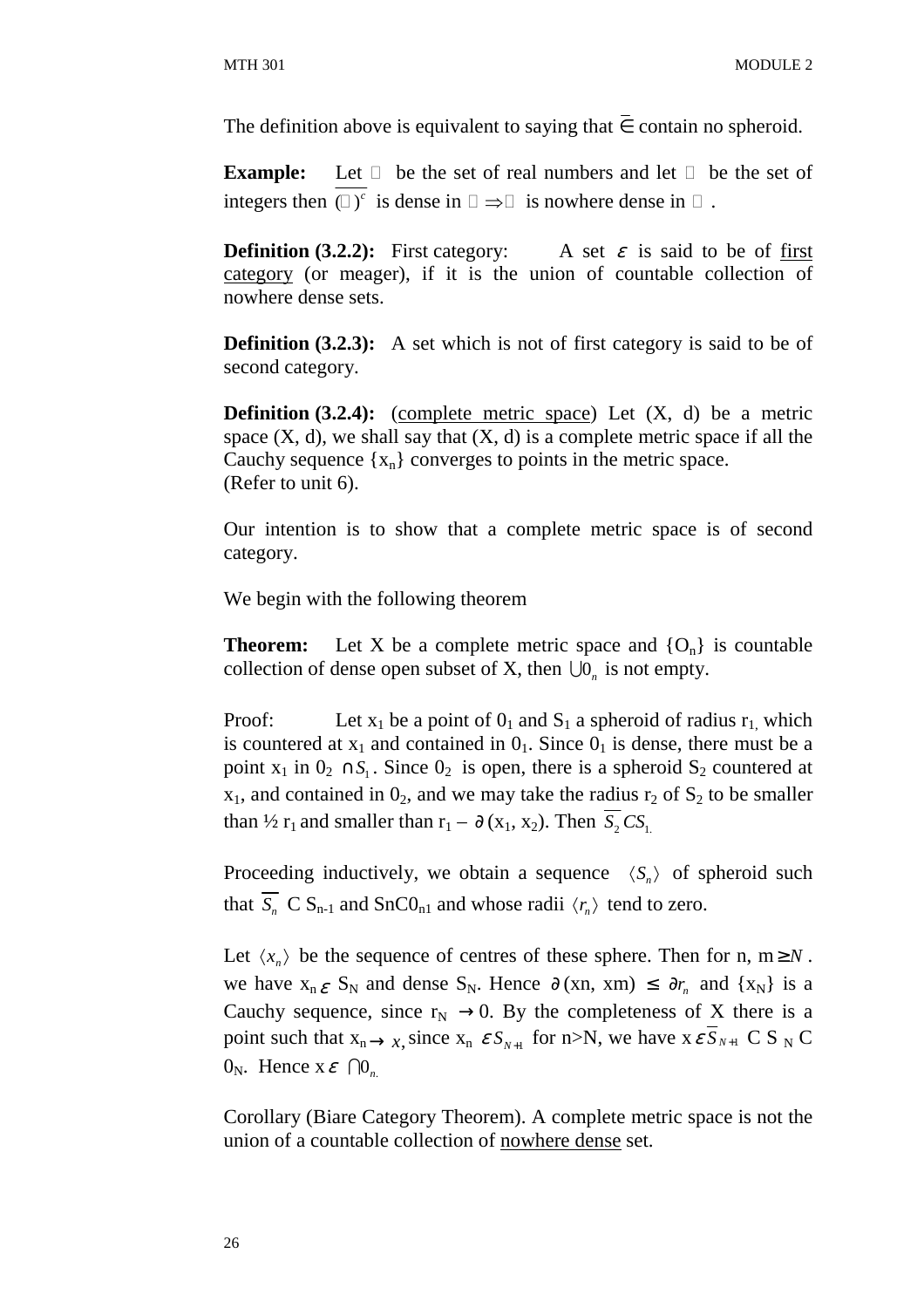An application of Baire category.

Theorem, we established the following theorem, which is known as uniform boundedness principle.

We will state that theorem without prove!

Theorem: Let  $\tau$  be family of real-valued continuous functions on a complete metric space X and suppose that for each  $x \in X$  there is a number  $M_k$  such that if  $cxV < M_k \forall$  f  $\varepsilon \tau$ , there is a non-empty open set OCX and a constant M such that  $|f(x)| \leq M$  for all  $f \in \tau$  and all  $x \in O$ .

## **4.0 CONCLUSION**

Baire category had been used extensively in establishing some powerful proves of some mathematical theorem in Degrel Theory. Although this is advance mathematics, but nonetheless it is a very useful tools in analysiss.

### **5.0 SUMMARY**

### **6.0 TUTOR-MARKED ASSIGNMENT**

### **7.0 REFERENCES/FURTHER READINGS**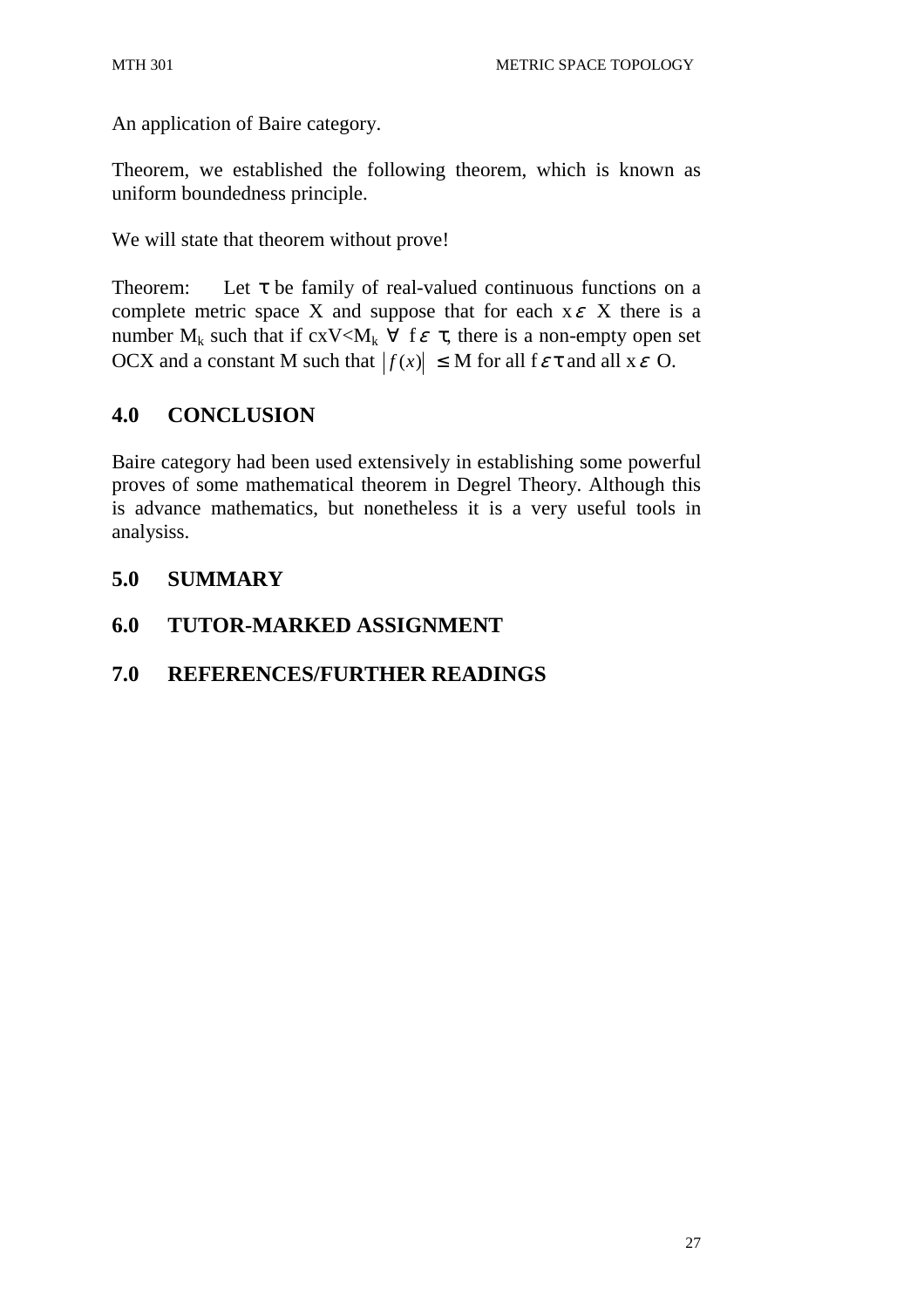### **MODULE 2**

| Unit 1 | <b>Continuous Functions and Homeo Morphisms</b> |
|--------|-------------------------------------------------|
| Unit 2 |                                                 |

## **UNIT 1 CONTINOUS FUNCTIONS AND HOMEO MORPHISMS**

#### **CONTENTS**

- 1.0 Introduction
- 2.0 Objectives
- 3.0 Main Content
- 3.1 Functions from <sup>N</sup> to <sup>M</sup>
	- 3.2 Continuity of Functions
	- 3.3 Homeomorphism
- 4.0 Conclusion
- 5.0 Summary
- 6.0 Tutor-Marked Assignment
- 7.0 References/Further Readings

### **3.0 INTRODUCTION**

In our previous lessons on real analysis, we made attempt to a point. In this section we shall consider functions defined on a whole set and open sets.

#### **4.0 OBJECTIVES**

At the end of this study, the students should be able to:

- define correctly functions of several variables
- explain concept of continuity in a metric spaces
- explain concept pf moreomorphsim
- solve related exercise correctly.

#### **3.0 MAIN CONTENT**

## **3.1 Functions from**  $^N$  to  $^M$

Definition  $(1)$ : Let X and Y be arbitrary non-empty set. A function  $\tau$  from X into Y is a singled-valued relation such that DOMfCX and range fC Y.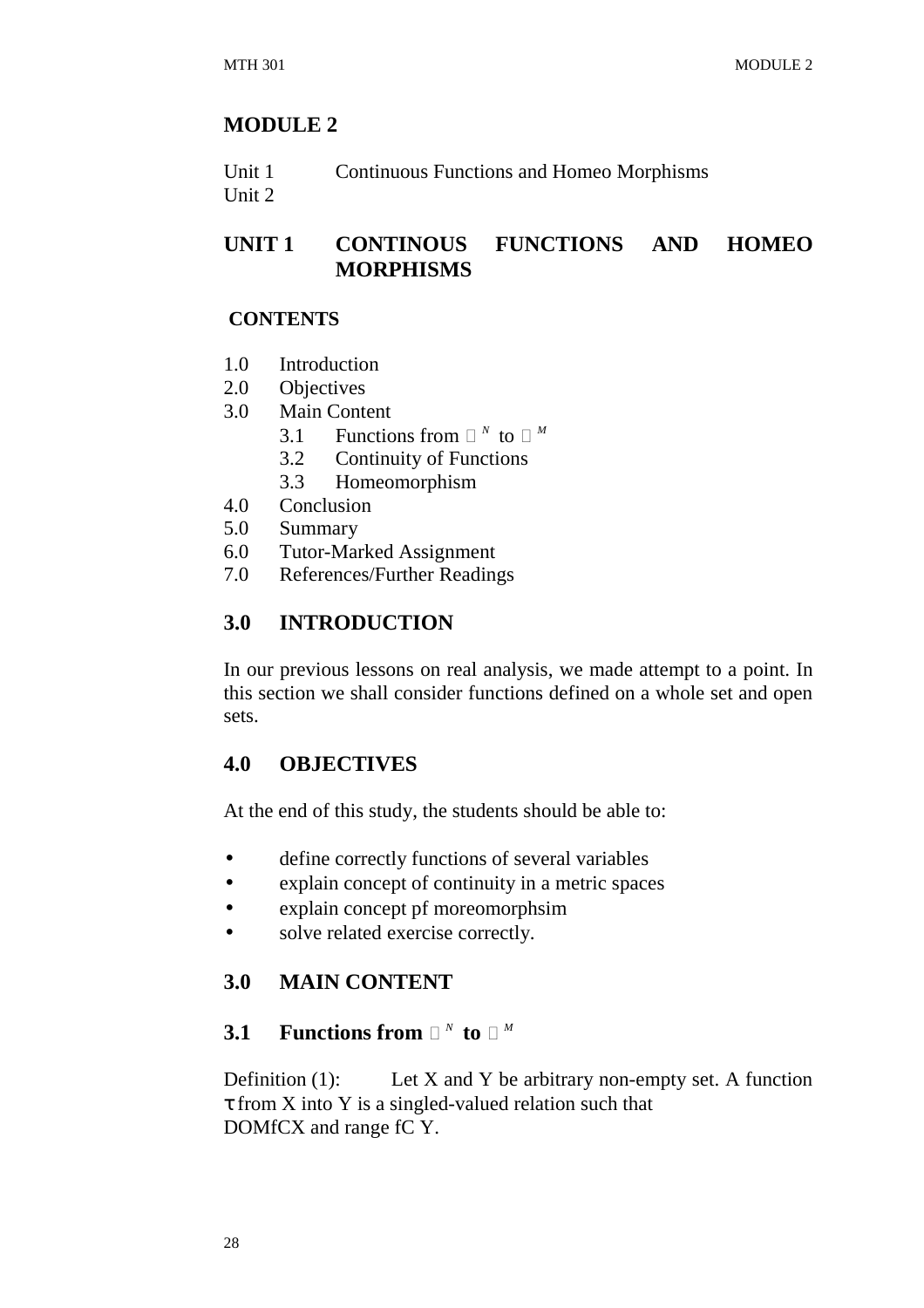Definition  $(2)$ : Two functions f and g are identical if

 $(i)$  Domf = Domg

(ii)  $f(x) = g(x) \forall x \in \text{Dom}f$ .

Definition (3): Function with the Range fC are called realvalued functions, while those with Rang fC <sup>n</sup> are called vector-valued function.

If  $X = \gamma$ ,  $y = \gamma$  there  $fC \quad {}^{n}x \quad {}^{M'}$  (ii) (f:  ${}^{N} \rightarrow {}^{M}$ ).

Definition (4): If in definition 3 above m-  $τ$ , then we have f:  $N \rightarrow 1$ , f is called a function of several variables.  $N = 1$  implies f:  $\rightarrow$  *M* and f(τ)  $\varepsilon$  *M* f is called a vector valued functions.  $\partial \forall \tau \in \mathcal{E}$  $f(\tau) \varepsilon^{M}$  can be expressed as  $f(\tau) = \{f_1(\tau), f_2(\tau), \dots, f_n(\tau)\}\$ 

Definition (5): Let f:  $N \rightarrow M$ Dom f  $\varepsilon^{-N}$ , and Range f $\varepsilon^{-M}$  with let  $x_0$  be an accumulative point of Dom (f). then we say  $f(x) \rightarrow b$   $\varepsilon$  <sup>*M*</sup> as  $x \rightarrow x_0$  if  $\varepsilon > 0$ ,  $\tau \varepsilon > 0$ ,  $\tau$  $\delta(\varepsilon) > 0$ , such that  $|| f(x) - b || \leq \varepsilon \,\forall x \varepsilon$  Dom f such that  $||x - x_0|| < \delta$ .

```
We write this as 
\lim f(x) = bx \rightarrow xRemark (1): \lim f(x) = b \RightarrowX \rightarrow x_cf(x) \varepsilon B[b, \varepsilon] \rightarrow x \varepsilon B[x, \delta]||x-x|| < δ
```
The implication of this is that given a neighbourhood  $\bigcup$  of B in  $\pi$   $\tau$  a neighbourhood V of  $x_0$  with ∨ ∩ Dom f  $\pm \phi$  such that  $x \in \vee \cap$  Dom (f)  $\Rightarrow$   $f(x)\varepsilon \cup$ .

Theorem (1): Let f be a function with domain fC  $N$ , and Range fC  $N$ . If  $f(n) \rightarrow b_1$  as  $x \rightarrow x_0$  and  $f(x) \rightarrow b_2$  as  $x \rightarrow x_0$ . Then  $b_1 = b_2$ .

Theorem (2): Let f and g be real-valued functions with Domain (f) = Range (g) =  $DC^{-N}$ .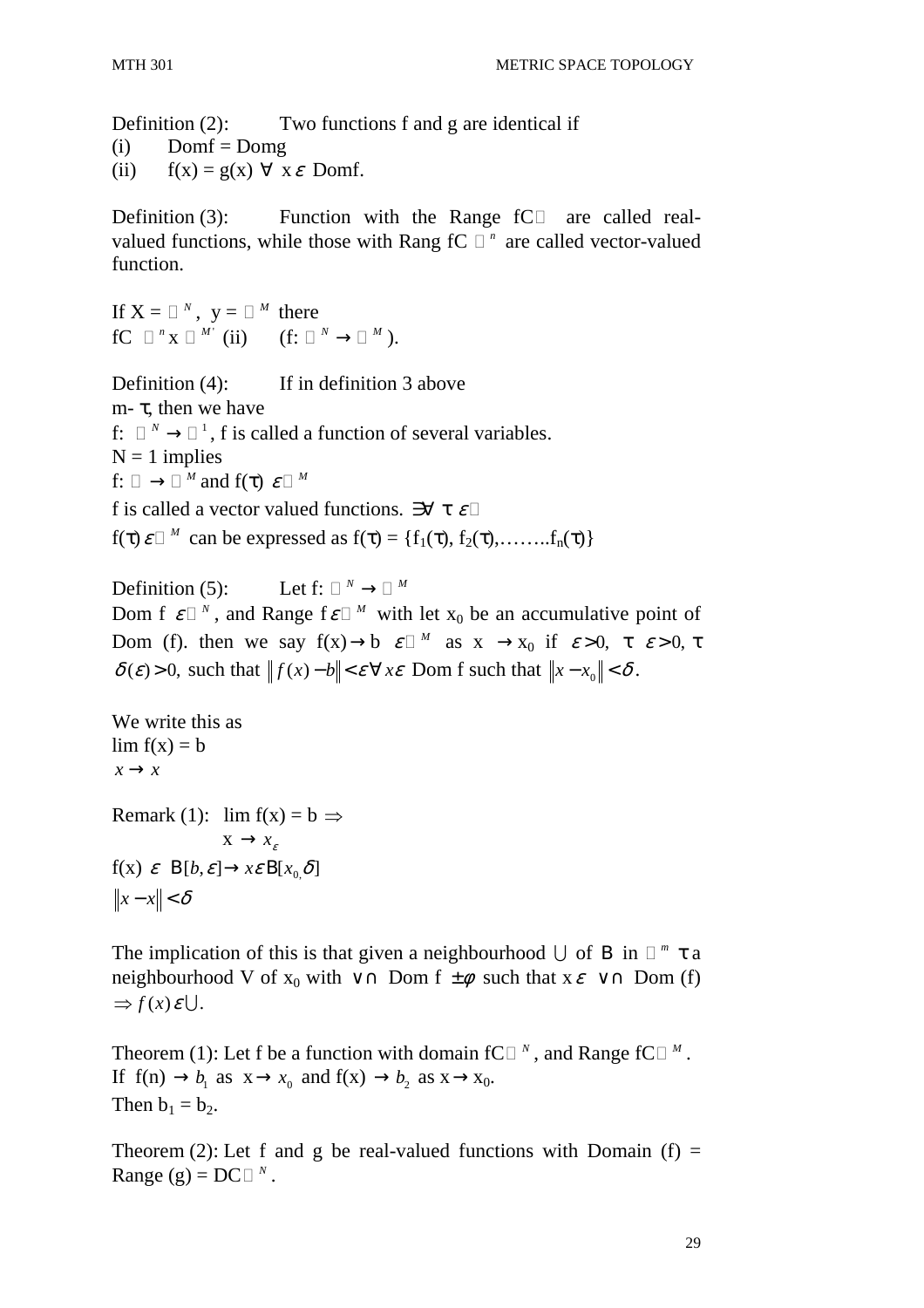Let  $x_0$  be a point of accumulation on D, if the  $\lim f(x) = \ell$  and  $\lim$ it  $g(x) = n$  $n \rightarrow x$   $x \rightarrow x_0$ 

- (i) for  $\alpha, \beta \in \mathcal{R}$ , then Lim  $(\alpha f + \beta g)(x) = \alpha \ell + \beta m$ .  $n = x_0$
- (ii) limt (fg)  $(x) = \ell m$  $n \rightarrow R_0$
- (iii) if  $g(x) \pm 0$  for  $x \in D$  and  $m \pm 0$  $\lim ( \frac{f}{g})(x) = \frac{g}{m} = x \to x_0$  $\overline{0}$ 0 lim  $(x)$ lim  $(x)$ *f x*  $x \rightarrow x$ *g x*  $x \rightarrow x$  $\rightarrow$  $\rightarrow$

Example

(i) f: 
$$
\rightarrow
$$
  
\nf(x, y) = x<sup>2</sup> + y<sup>2</sup> + 1  
\n(x<sub>0</sub>, y<sub>0</sub>) = (1, 3)

Solution

 $\lim f(x, y) = 1 + 9 + 1 = 11$  $(x_0, y) \rightarrow (1, 3)$ 

(ii) f:  $2 \rightarrow$  such that  $f(x, y) = \frac{2x}{x^2 + y^2}$ 1 *x*  $x^2 + y^2 +$ as  $(R, y) = (1,3)$ 

$$
\lim_{x \to 0} f(x, y) = \lim_{x \to 0} \frac{2x}{x^2 + y^2 + 1}
$$
\n
$$
(x_0, y_0) \to (1, 3) \quad (x_1, y_0) \to (1, 3)
$$
\n
$$
= \left(\frac{2}{11}\right)
$$

(iii) 
$$
fcx, y = \left\{ \frac{xy}{x^2 + y^2} \right\} x^2 + y^2 = 0
$$
  

$$
\left\{ 0 \quad (x, y) = 0 \right\}
$$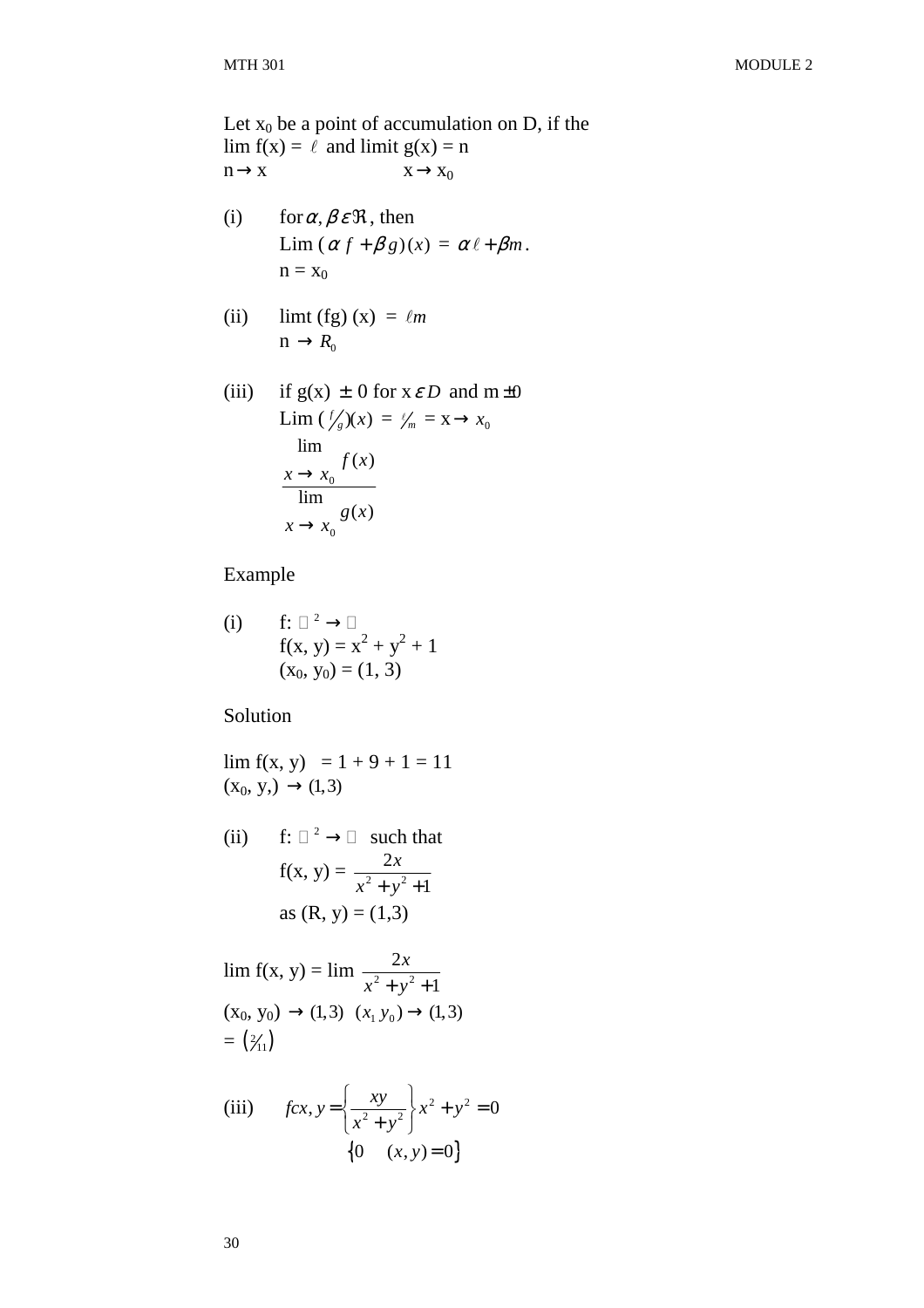Show that the limit fcx, y)  $(x, y) \rightarrow (0, 0)$ 

Does not exist.

Solution:  $f(x,y) =$ 2  $\frac{1}{2}$   $\frac{1}{2}$   $\frac{1}{2}$  =  $\frac{1}{2}$ *x*  $x^2 + x$ = + As  $x = y$ Let  $(x, y) \rightarrow 0$  along the x-axis,  $\Rightarrow$  f(x, y) = (x, 0) = 0. This show that the limit does not exist since  $0 = \frac{1}{2}$ 

Self assessment exercise 1

Let  $f(x, y) =$  $2 \sin \frac{1}{2} + y^2 \sin \frac{1}{2}$ 0,  $y \pm 0$ 0  $x = 0, y = 0$  $x^2 \sin \frac{1}{y} + y^2 \sin \frac{1}{x}$  $x \pm 0$ , y  $x = 0, y$  $\left(x^2 \sin \frac{1}{2} + y^2 \sin \frac{1}{x}\right)$  $\left\{\begin{array}{c} \sqrt{2} & x \pm 0, y \pm 0 \end{array}\right\}$  $\begin{bmatrix} 0 & x = 0, y = 0 \end{bmatrix}$ 

Find  $\lim_{x \to 0} f(x, y)$  $(x, y) \rightarrow (0,0)$ .

### **3.2 Continuity of Functions**

Definition 3.2.1: Let A, B be metric spaces, with metric  $d_A$ ,  $d_B$ respectively. Let  $f : A \rightarrow B$  be a map.

- (a) f is continuous at  $x_0 \epsilon A$  if, given  $\epsilon > 0$ , there exist  $\delta > 0$  such that  $d_A(x_1 x_0) < \delta$  implies  $d_B$  )fcx),  $f(cx) < \varepsilon$
- (b) f is continuous if it is continuous at  $x_0$  for every point  $x_0 \varepsilon A$

Remark(2): the definition that we have proposed for continuity of maps between the choice of the particular metric.

The closer study of continuity and its independence from specific choice of metric leads naturally to the idea of a topology.

We will re-cast the definition of continuity given above.

Definition (3.2.2): Let S be a metric space with metric d defined on S. given any  $x \in S$ , let  $B_\alpha(x)$  denote set of all points in S, whose distance from x is less than  $\alpha$ , i.e  $B_{\alpha}(x) \{x \in S | d(x_1x^1) < \alpha \}$  $x \varepsilon S \Big| d(x_1 x^1) < \alpha$ We call  $B_{\alpha}(x)$  open  $\alpha$  =ball around x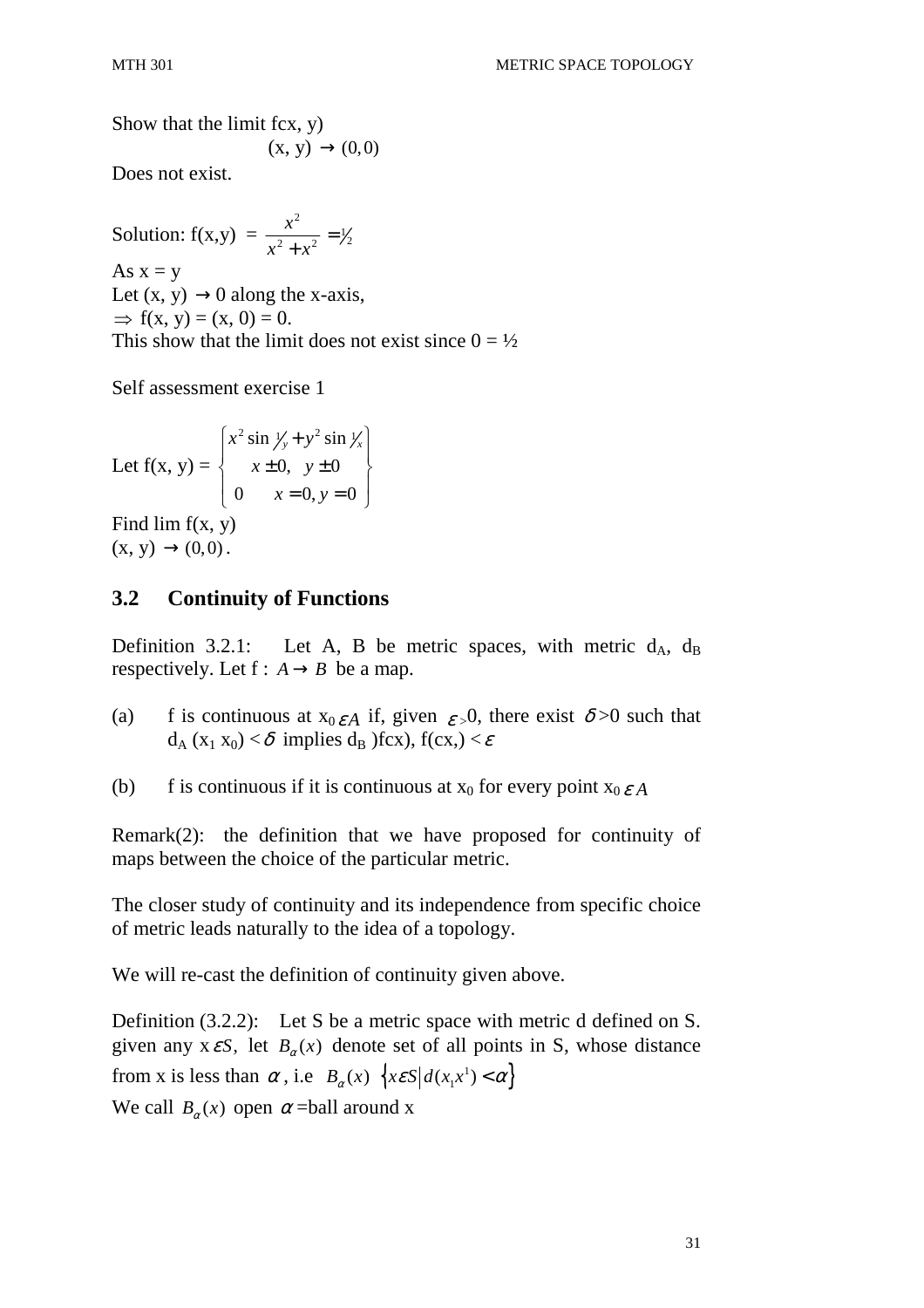A map f:  $A \rightarrow B$  (metric spaces) is said to be continuous at  $x_0$  if given  $\varepsilon > 0$ , there exists  $\delta > 0$ .

Such that  $f((B\delta(x_0))C$  *B* $\varepsilon$ *CY*<sub>0</sub>) We can write as  $B_{\delta}(x_0) cf^{-1}(B_{\varepsilon}(y_0))$ 

Theorem: f:  $A \rightarrow B$  between metric spaces is continuous if and only if  $f^{-1}$ (V) is an open set in A whenever V is open set in B.

Remark (3): The above theorem does not say that if U is open in A then f(U) is open in B.

For example f: R  $\rightarrow$  R defined by f(x) =  $x^2$  let U = R, then f(U) = R<sup>+</sup><sub>0</sub> which is not open in R.

Proof of the theorem: Assume f is continuous. Let V be an open set in B. We need to show that  $f^1$  (V) is open in A. choose any x in  $f^1(V)$ then f(x)  $\epsilon V$  and so since V is open then we can find some  $\epsilon > 0$ , with  $B_{\varepsilon}$  (f(x)) CV. Now the continuity of f guarantee the existence of some  $B\delta(x)C F^{-1}(V)$ . This argument applies to each at  $f^{-1}(V)$  and then shows that  $f^{-1}(v)$  is open.

Conversely, assume the property about open set and show that f is continuous. To see this, let  $x \in A$ . for any  $\varepsilon > 0$  then  $\varepsilon$  – *ball*  $B\varepsilon(f(x))$  is and an open set in B and by hypothesis,  $f^{-1}(B\varepsilon(f(x))$  is open in A. this means that since  $x \in f^{-1}$  ( $B\varepsilon(f(x))$  there is some  $\delta > 0$ , with  $B\delta(x) c f^{-1}(B\varepsilon(f(x))$  or in other words  $f(B\delta(x))$  C  $B\varepsilon(f(x))$ .

This applies for each  $\varepsilon > 0$  and so proves the continuity of f at x. Since x was an arbitrary point of A, we have shown that f is continuous.

Remark (4): In view of the above theorem is a clear that in the study of continuity of maps between metric spaces, it is the family of open set in each space which is important, rather than the actual metric.

More precisely, if two different metrics give rise to the same family of open sets then any map which is continuous using one metric will automatically be continuous using the other.

The family of open sets of a metric space is called topology.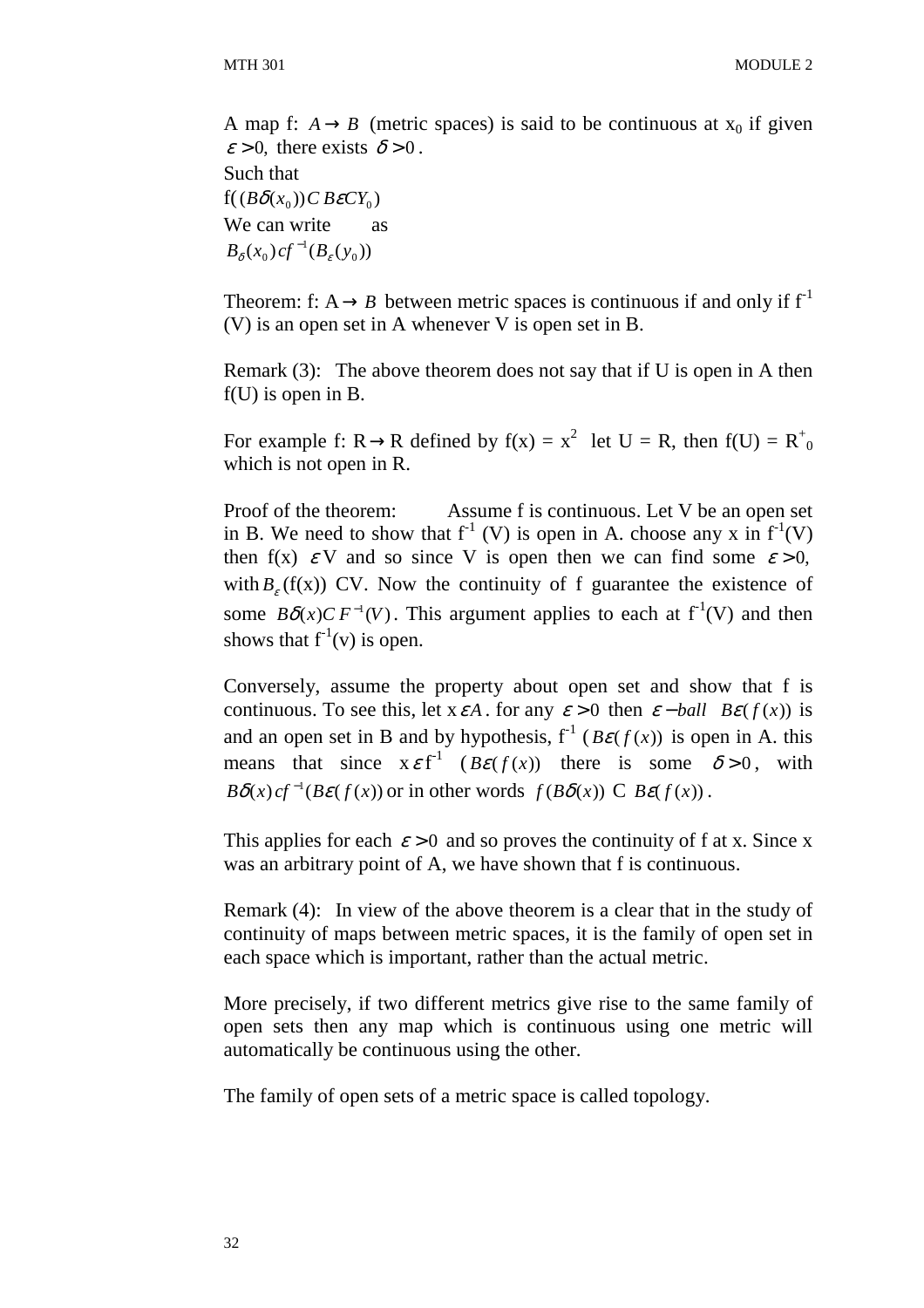# **4.0 CONCLUSION**

**5.0 SUMMARY** 

## **6.0 TUTOR-MARKED ASSIGNMENT**

**7.0 REFERENCES/FURTHER READINGS**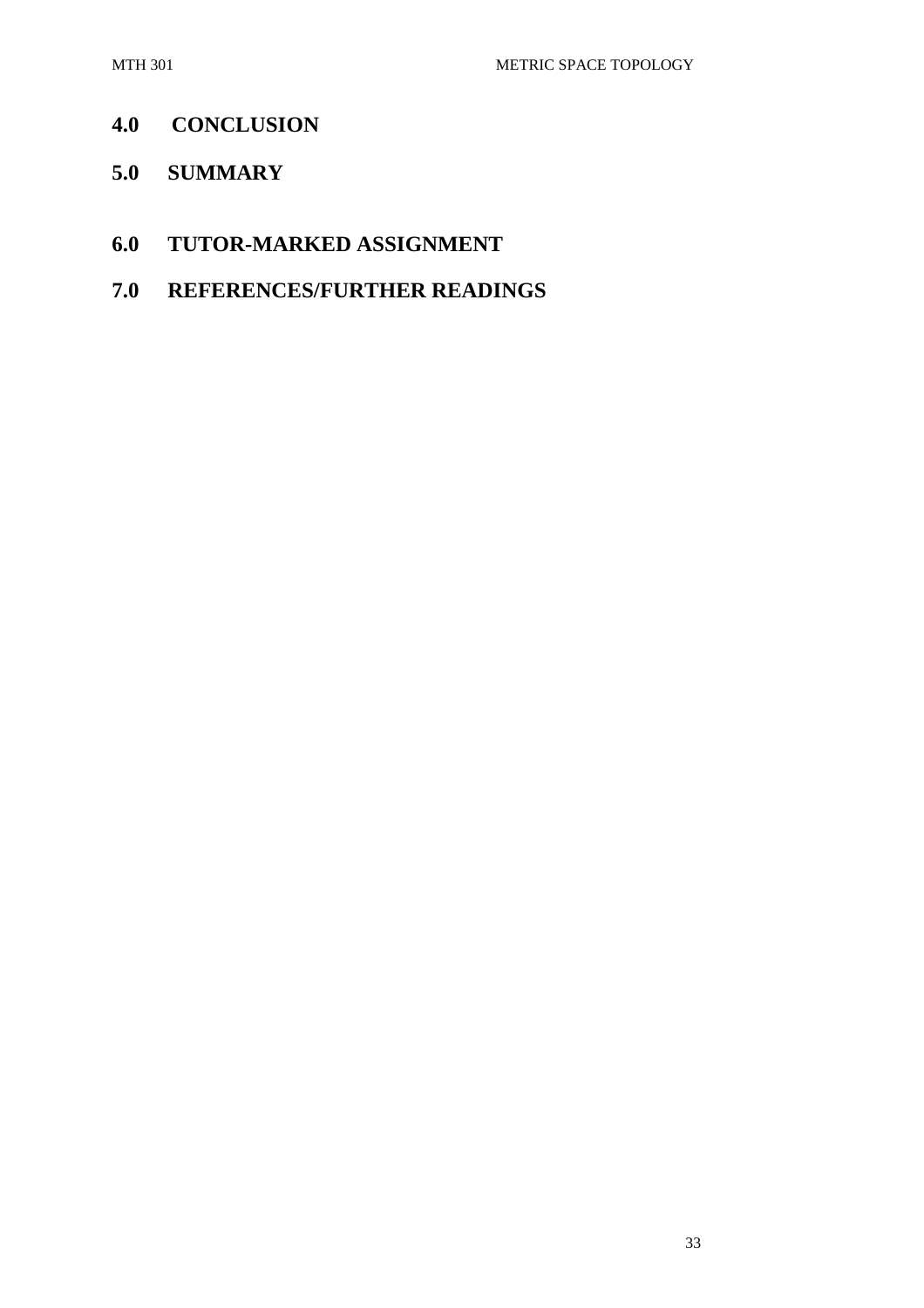## **UNIT 2 CONVERGENCE IN METRIC SPACES**

### **CONTENTS**

- 1.0 Introduction
- 2.0 Objectives
- 3.0 Main Content
	- 3.1 Convergence of Metric Spaces
	- 3.2 Some Results on Convergence of Metric Spaces
- 4.0 Conclusion
- 5.0 Summary
- 6.0 Tutor-Marked Assignment
- 7.0 References /Further Readings

# **1.0 INTRODUCTION**

In a previous course in Real analysis students have been made to be familiar with the notion of convergence of sequence of real numbers. It is defined as follows. The sequence  $x_1, x_2, \ldots, x_n, \ldots$  of real numbers is said to be converge to the real number x if given  $\varepsilon > 0$  there exists a number  $n_0$  such that for all  $n \ge n_0$ ,  $|x_n - x| < \varepsilon$ .

From this, it is obvious that we can extend this definition from the set of real number with the Euclidean metric to any metric space.

# **2.0 OBJECTIVES**

At the end of this study, you should be able to:

- defined the convergence of metric spaces
- be able to differentiate between convergence of sequence of real numbers and metric spaces
- solve some questions on the convergence of metric spaces.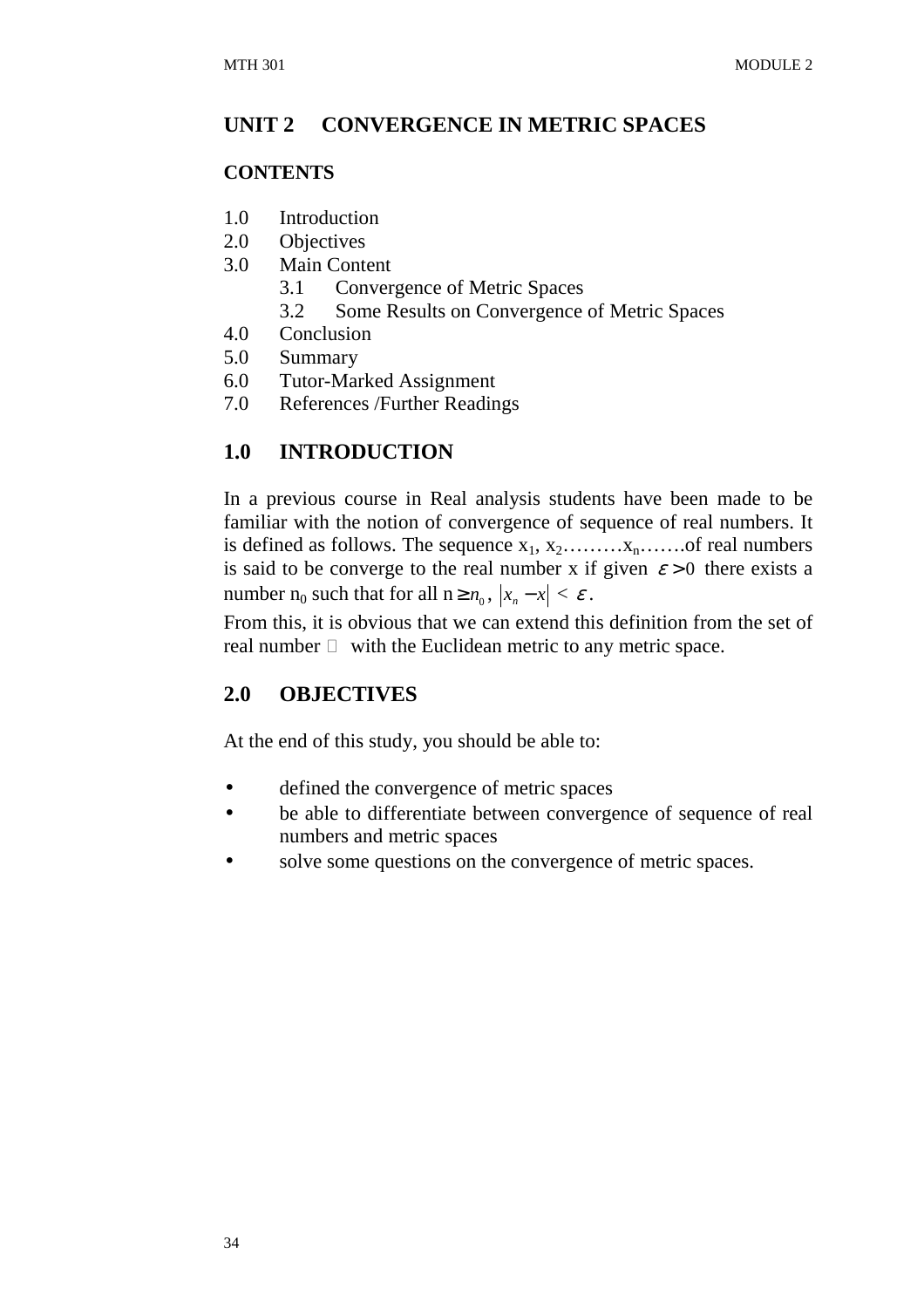## **3.0 MAIN CONTENT**

### **3.1 Convergence of Metric Spaces**

**Definition**: Let  $(x, d)$  be a metric space and  $x_1 + \ldots + x_n$ ... a sequence of points in X. then the sequence is said to converge to  $x \in X$  if given an  $\varepsilon > 0$  there exists an integer no such that for all  $n \ge n_0$ ,  $d(x, x_n)$  $\langle \varepsilon \varepsilon$ . This is denoted by  $x_n \to n$ .

The sequence y,  $y_2$ ……..y<sub>n</sub> of points in  $(X, d)$  is said to be convergent if there exists a point  $y \in X$  such that  $y_n \to y$ .

### **Remark**

Let  $x_1, x_2, \ldots, x_n$  be a sequence of point in a metric space  $(X, d)$ . Furthermore if x and y are points in  $(X, d)$  such that  $x_n \to x$  and  $x_n \to y$ , then  $n = y$ .

The implication of this is that the point of convergence of sequence of points in metric space in always unique.

Proposition (4.1) = Let  $(X, d)$  be a metric space. A subset A of X is closed in (X, d) if and only if every convergent sequence of points in A converges to a point in A. (In order words, A is closed in  $(X, d)$  if and only if  $a_n \to x$  where  $x \in X$  and  $a_n$  is a sequence of points in A  $\forall n$ implies that  $x \in A$ ).

**Proof:** We assume that A is closed in  $(X, d)$  and let  $a_n \rightarrow n$ , where  $a_n$  $\varepsilon A$  for all positive integers n. Suppose that x  $\varepsilon$  (X-A). Then, as X-A is open set containing x, there exists an open ball  $B_{\varepsilon}(x)$  such that x  $\varepsilon$  *B<sub>s</sub>*(x)  $\leq$  (X - A). Nothing that each  $a_n \varepsilon A$  implies that  $d(x, a_n) > \varepsilon$  for each n. thence the sequence  $a_1, a_2, \ldots, a_n, \ldots$  does not converge to x. This is a contradiction hence x <sup>ε</sup> *A* as required.

Conversely, we assume that every convergent sequence of points in A converges to a point of A. Suppose that X-A is not open. Then there exist a point y  $\varepsilon$  x – A such that for each  $\varepsilon > 0$   $B_{\varepsilon}(y) \cap A \pm \Phi$ . For each positive integer n, Let  $x_n$  be any point in  $B_{y_n}(y) \cap A$ . Then we claim that  $x_n \rightarrow y$ . To see this let  $\varepsilon$  be any positive real number, and  $n_0$  any integer greater that  $\frac{1}{\epsilon}$ . Then for each  $n \geq n_0$ .

 $X_n \varepsilon B_{\frac{1}{n}}(y) \subseteq B_{\frac{1}{n}}(y) \subseteq B_{\varepsilon}(y)$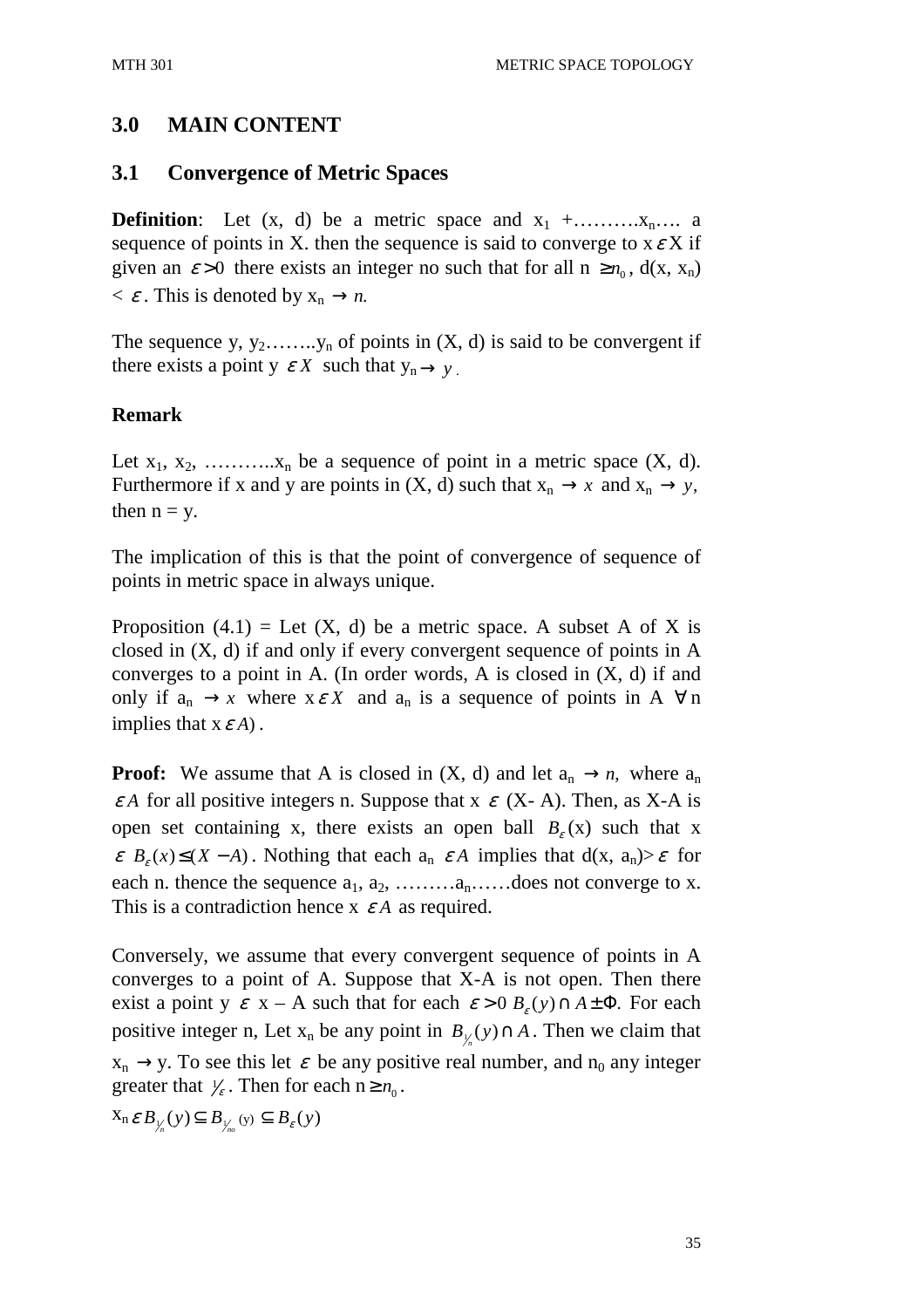So  $x_n \rightarrow y$  and by our assumption  $y \in (X-A)$ . This is also a contradiction and so  $(X - A)$  is open and thus A is closed in the space  $(X, d)$ .

#### **Proposition 4.2:**

Let  $(X, d)$  and  $(Y, d)$ , be metric spaces and fa mapping of X into Y. Let  $\tau$  and  $\tau_1$  be the topologies determined by d and  $d_1$  respectively. Then f(x,  $\tau$   $\to$  (y,  $\tau$ ,) is continuous if and only if  $x_n \to x \to f(x_n) \to f(x)$ : that is if  $x_1, x_2, \ldots, x_n, \ldots$  is a sequence of points in  $(X, d)$  converging to x, then the sequence of points f(x1), f(x2),…………….f(xn),……..in (Y, d) Convergence to x.

**Proof:** Assume that  $x_n \to x \implies f(x_n) \to f(x)$ . To show that f is continuous if suffices to prove that the inverse image of every closed set in  $(Y, \tau_1)$  is closed in  $(X, \tau)$ . So let A be closed in  $(Y, \tau_1)$ . Let  $x_1$ ,  $x_2, \ldots, x_n, \ldots$  be a sequence of points in  $f'(A)$  convergent to a point  $X \in X$ . As  $x_n \to x$ ,  $f(x_n \to f(x))$ .

But since each  $f(x_n)$   $\varepsilon A$  and A is closed proposition 4. L then implies that  $f(x)\varepsilon A$ . Thus  $x \varepsilon f^{-1}(A)$ . Hence we have shown that every convergent sequence of points from  $f^{-1}(A)$  converges to a point of  $f^{-1}(A)$ . Thus A is closed and hence f is continuous.

Conversely, let f be continuous and  $x_n \to x$ . Let  $\varepsilon$  be any positive real number. Then the open ball  $B_{\varepsilon}(f(x))$  as an open set in  $(Y, \tau_1)$ . Therefore  $f^{-1}(B<sub>\epsilon</sub> f(x))$  in an open set in  $(X, \tau)$  and it contains x. Therefore there exists a  $\delta \succ 0$  such that  $x \varepsilon B_{\delta}(x) \subseteq f^{-1}(B_{\varepsilon}(f(x))).$ 

As  $x_n \to x$ , there exists a positive integer  $n_0$  such that for all  $n \geq n_0$ ,  $x_n \varepsilon B_{\delta}(x)$ . Therefore  $f(x_n) \mathcal{E} f(B_\delta(x)) \subseteq B_\varepsilon(f(x))$ , for all  $n \ge n$ , Thus  $f(x_n) \to f(x,$ 

#### **Corollary 4.1**

Let  $(X, d)$  and  $(Y, d)$ , be metric spaces, f is mapping of X into Y and  $\tau$ and  $\tau_1$  the topologies determined by d and d, respectively. Then f: (x,  $\tau$ )  $\rightarrow$  (Y,  $\tau_1$ ) is continuous if and only for each  $x_0 \in X$  and  $\varepsilon > 0$  there exists a  $\delta > 0$  such that  $x \in X$  and  $d(x, x_0) < \delta \rightarrow 0$   $d, (f(x), f(x)) < \epsilon$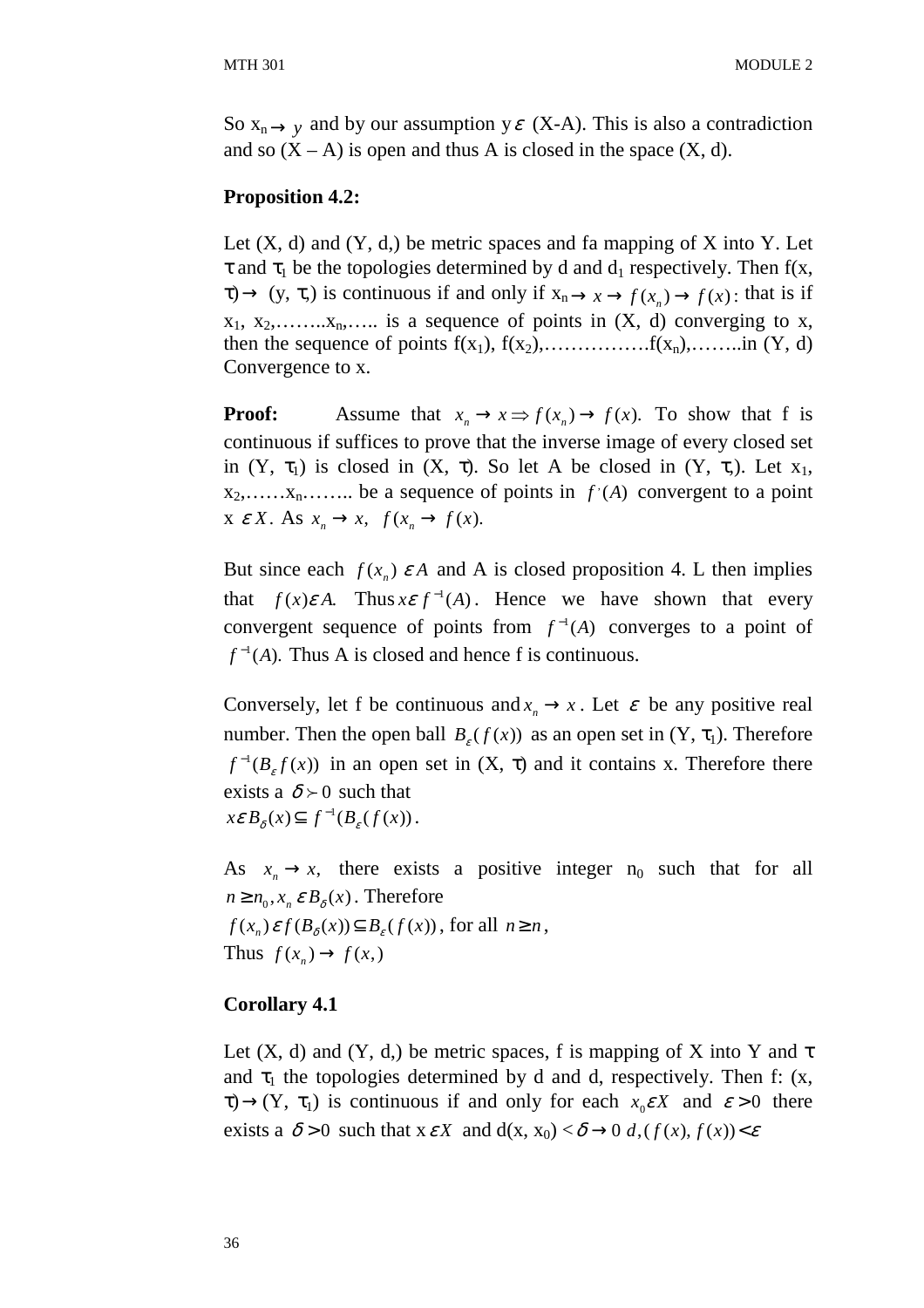#### **SELF ASSESSMENT EXERCISE**

#### **4.0 CONCLUSION**

#### **5.0 SUMMARY**

#### **6.0 TUTOR-MARKED ASSIGNMENT**

- 1. Let C[0, 1] denote the set of continuous functions from [0, 1] into . Define a metric on this set by  $d(f, g) =$ 1  $\sum_{0} 1 f(x) - g(x) | dx$ Where g and f are are in  $\subset [1,0]$ . Define a sequence of functions  $f_1, f_2, \ldots, f_n, \ldots,$  in  $(z \in [0,1], d)$  by  $f_n(x) = \frac{\sin(nx)}{n}$ *n*  $=\frac{\sin(n\lambda)}{n}, n=1,2,......x\epsilon[0,1]$ Prove that  $f_n \to f_0$  where  $f_0(x) = 0 \forall x \in [0,1]$
- 2. Let  $(X, d)$  be a metric space and  $x_1, x_2, \ldots, x_n, \ldots, x_n$ sequence such that  $x_n \to n$  if and  $x, \to y$ . Prove that  $x = y$ .
- 3. (i) Let  $(X, d)$  be a metric space, and an  $\tau$  the induced topology on X and  $x_1, x_2, \ldots, x_n, \ldots$  a sequence of points in X. Prove that  $x_n \to n$  if only if for every open set  $\bigcup \tau$  x, there exists a positive integer  $n_0 \tau x_n \in \bigcup$  for all  $n \ge n_0$ .

 (ii) Let x be a set and d and d, be equivalent metric on X. deduce from (i) that if  $x_n \to x$  in  $(X, d)$  then  $x_n \to x$  in  $(X, d)$ .

- 4. Let  $(X, \tau)$  be a topological space and let  $x_1, x_2, \ldots, x_n, \ldots$  be a sequence of points in X. we say that  $x_n \to x$  if for each open set  $\bigcup \tau$ *x* there exists a positive integer  $n_0$  such that  $x_n \in \bigcup$  for all  $n \geq n_0$ . Find an example of a topological space and a sequence such that  $x_n \to x$  and  $x_n \to y$  be  $x \pm y$ .
- 5. Let A and B be non-empty set in a metric space (X, d). Define  $P(A, B) = \inf \{ d(a, b) : a \in A \text{ and } b \in B \}.$  $(\alpha(A, B)$  is the distance between two sets A and B)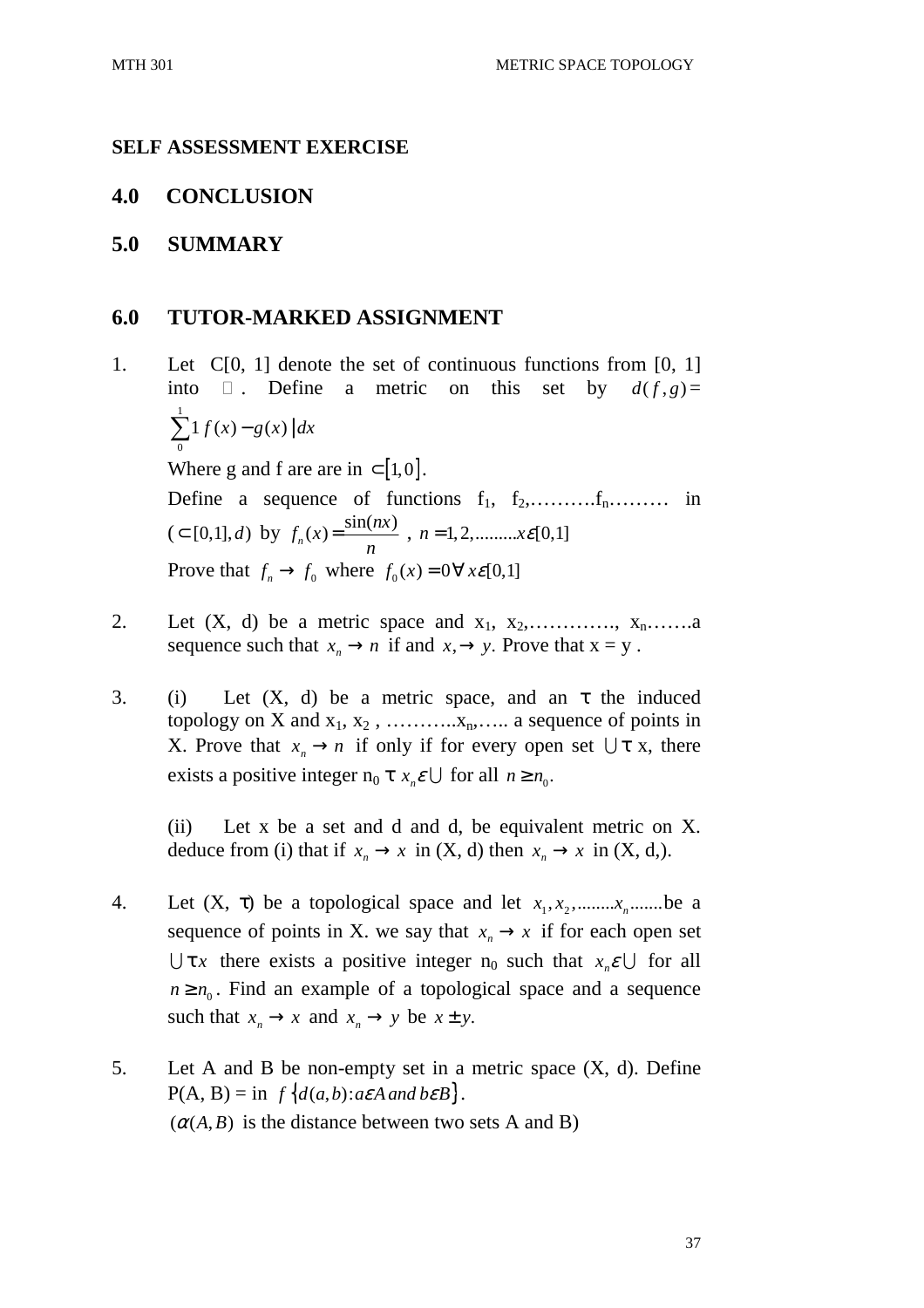- i. If S is non-empty subset of  $(X, d)$ , prove that  $\overline{S}$  =  ${x : x \in X \text{ and } \alpha({x}, s) = 0}$
- ii. If S is any non-empty subset of  $(X, d)$ , then the function f(X, d)  $\rightarrow$  defined by  $f(x) = \alpha({x}, S), x \in X$ . is continuous.

# **7.0 REFERENCES/FURTHER READINGS**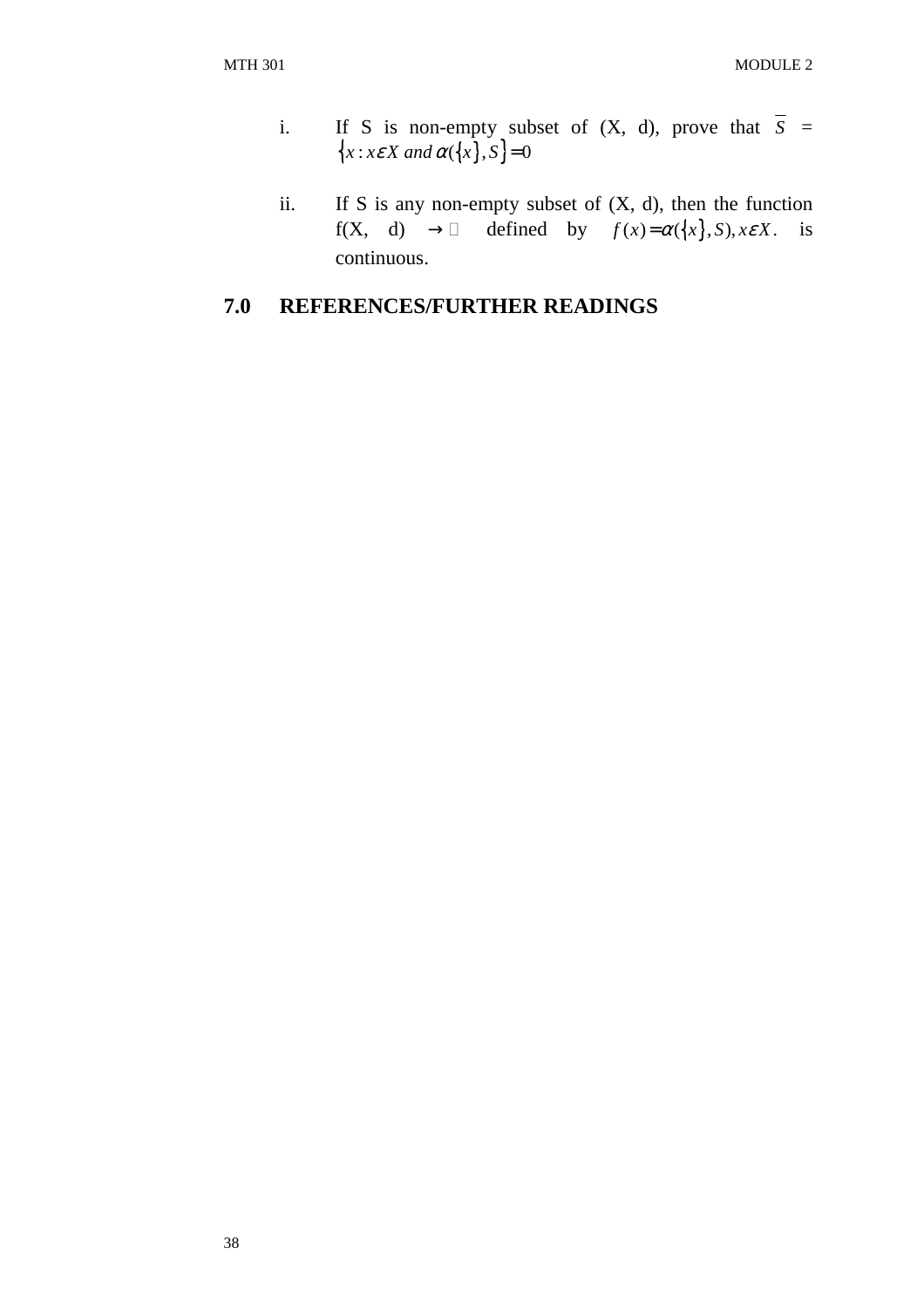# **UNIT 3 CONNECTEDNESS AND COMPACTNESS**

#### **CONTENTS**

- 1.0 Introduction
- 2.0 Objectives
- 3.0 Main Content
- 4.0 Conclusion
- 5.0 Summary
- 6.0 Tutor-Marked Assignment
- 7.0 References /Further Readings

### **1.0 INTRODUCTION**

Neighbourhoods.

### **2.0 OBJECTIVES**

### **3.0 MAIN CONTENT**

### **3.1**

**Definition (1):** Let X a metric space and N a subset of X and P a point in X. Then N is said to be a neighbourhood of the point P if there exist open set  $\bigcup$  such that  $P \bigcup \subseteq N$ 

### **Examples 1**

The closed interval in is a neighbourhood of the point  $\frac{1}{2}$ . Since  $\frac{1}{2}$  $\varepsilon$  (  $\frac{1}{4}$ ,  $\frac{3}{4}$ )  $\subset$  [0,1].

### **Examples 2**

The interval [0, 1] in is a neighbourhood of the point  $\frac{1}{4}$  as  $\frac{1}{4}$   $\varepsilon$  (0,  $\frac{1}{2}$ )  $\subset$  (0,1]. But (0, 1] is not a neighbourhood of point 1.

### **Examples 3**

If X is a metric space and  $\bigcup$  is a subspace of X then from definition 1 above it follows that  $\bigcup$  is a neighbourhood of every point  $P\mathcal{E}\bigcup$  for example every open interval (a, b) in is a neighbourhood of every point that it contains.

**Definition 1:** Let X be a topological space. X is said to be connected if the only open and closed subsets of X are X and  $\phi$ .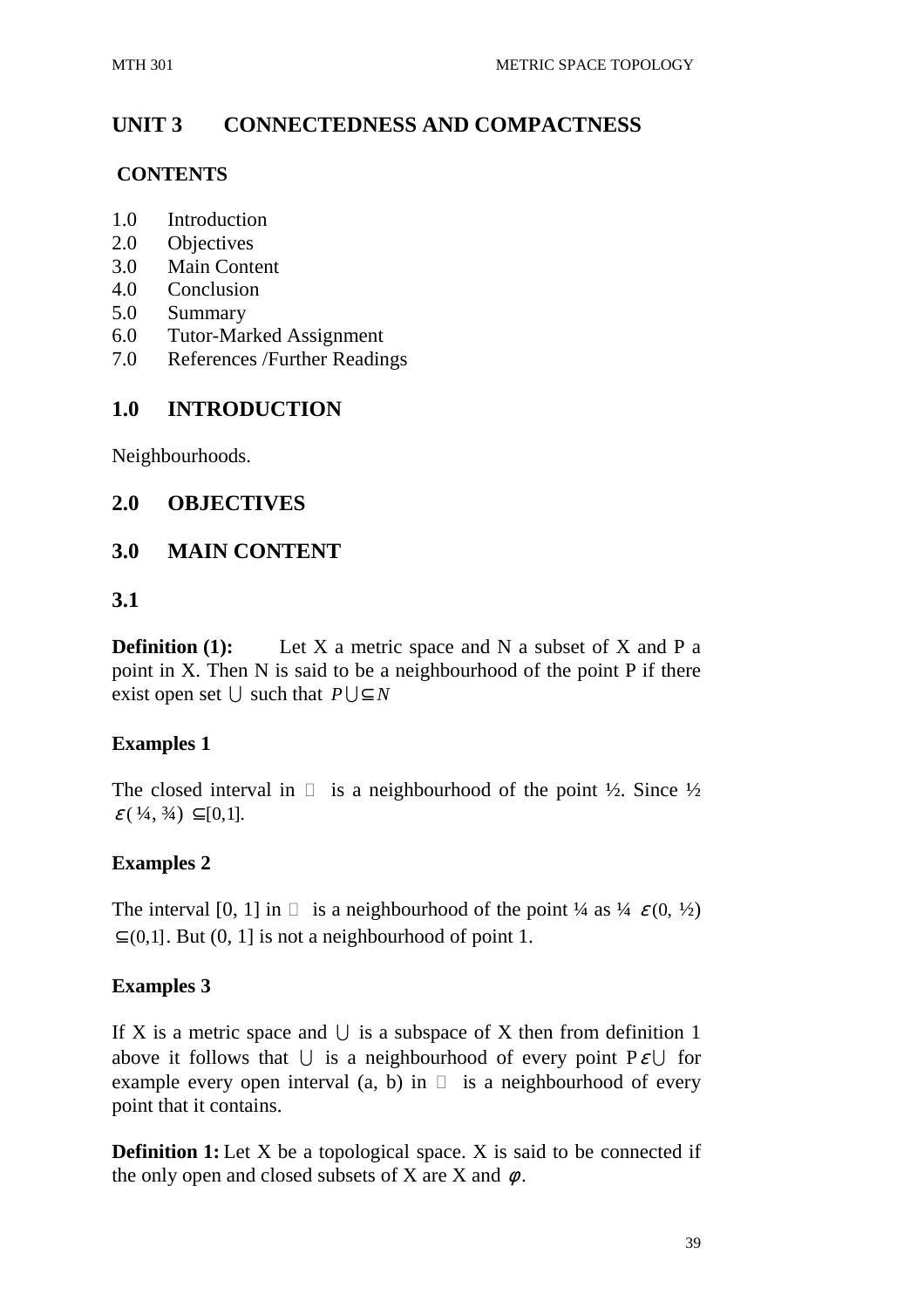#### **Example 1**

The topological space is connected.

#### **Example 2**

If  $X$  is a discrete space into more than one element, then  $X$  is not connected as each singleton set is open.

#### **Remark:**

From definition 1 above it follows that a topological space X is not connected if and only if there are non-empty open sets A and B such that  $A \cap B = \emptyset$  and  $A \cup B = X$ .

#### **Compactness**

#### **Definition**

Let  $(X, d)$  be a metric space and let SCX. An open cover for S is a collection U, if open subsets of X such that  $S \n\subset \bigcup \{U : U \in \psi\}.$ 

#### **Definition:**

A subset K of a metric space  $(X, d)$  is called compact if for each open cover U of K there exist  $U_1, U_2, \ldots, U_n \varepsilon \cup \text{ such that } K \subset U$ , ∪.......∪u.

Definition can be restated as "A set is compact if and only if each open cover has a finite subcover".

### **Examples:**

- 1. Let  $(X, d)$  be a metric space and let S C X be definite that is,  $S =$  ${X_1, X_2, \ldots, X_n}$ . let U be an open cover of X. Then for each  $x_j \in U_j$ . If follows that S C U,  $\cup$  ........ $\cup \bigcup_{n \in \mathbb{N}}$  hence, S is compact.
- 2. Let  $(X, d)$  be a compact metric space and let  $\phi \pm k c x$  be compact. Fix  $n_0 \varepsilon k$ . Since  ${B_r(x_0) : r > 0}$  is an open cover of K, there are  $r_1, r_2, \dots, r_n > 0$  such that  $KCB_{r, (x_0)} \cup \dots \cup B_{r_n}(x_0)$ .

With R : = max { $r_1, r_2, \ldots, r_n$ }, we observed that K C B<sub>R</sub> (x<sub>0)</sub> so that the diameter of K claim (k)  $\leq 2R \lt \infty$ . This means, for example that any unbounded subset <sup>n</sup> (or more generally of any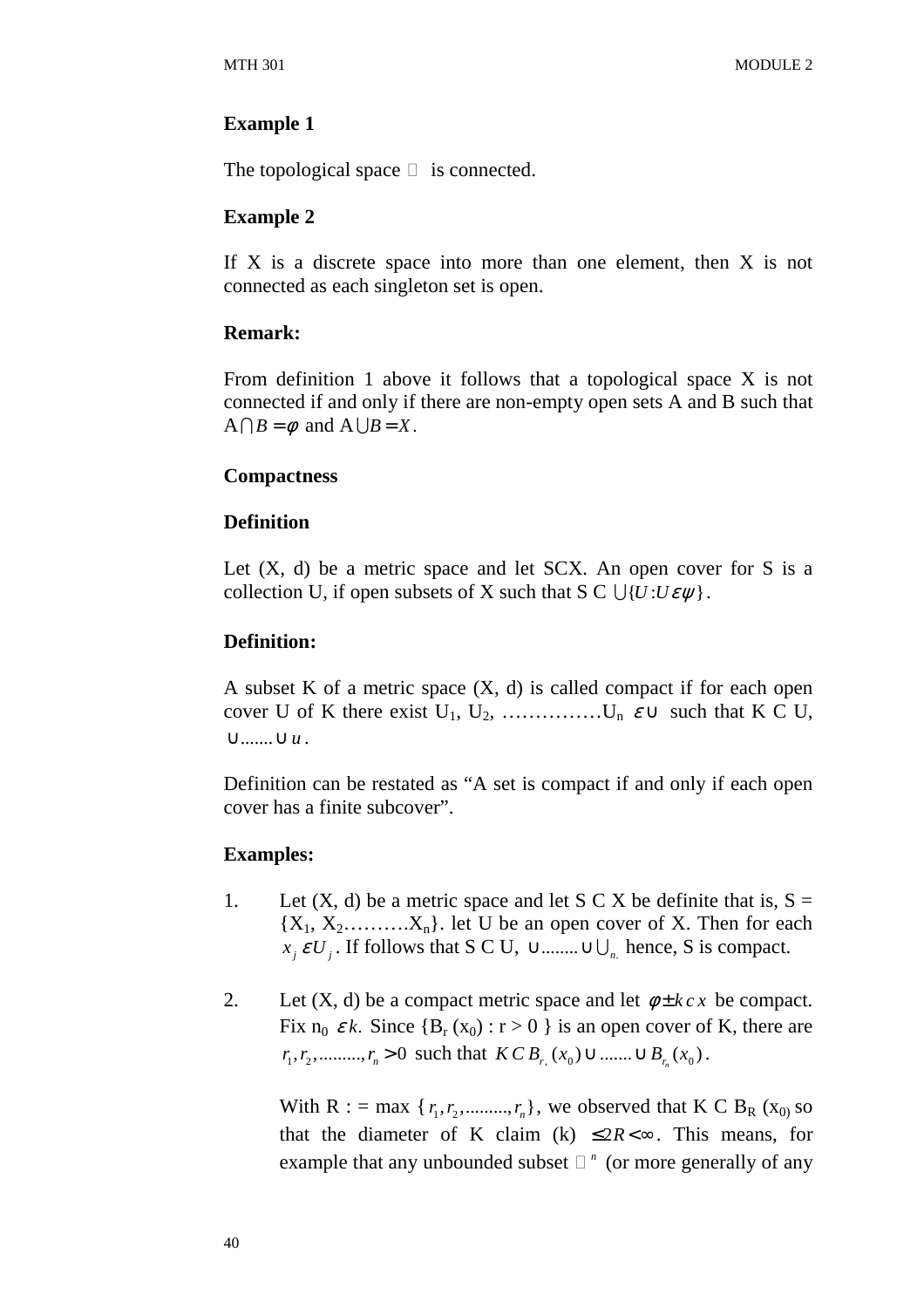normal space) cannot be compact. Infact the only normal space that is compact is  $\{0\}$ .

3. Let  $X = (0, 1)$  be equipped with the usual metric. For  $r\epsilon(0,1)$  let  $u_r$ :(*r*,1). then  $\{u_r : r \in (0,1)\}$  is an open cover for (0, 1) which has no finite subcover.

### **Proposition**

Let X be a metric space and let Y be a subspace of X than

- (i) If X is compact and Y is closed in X, then Y is compact
- (ii) If Y is compact, then it is closed in X.
- **Proof:** For (i): Let U be an open cover for Y. Since Y is closed in X, then family  $u \cup \{X/Y\}$  is an open cover for X. since X is compact, it has a finite subcover i.e. there are  $u_1, u_2, \dots, u_n \in U$ such that  $X = u_1 \cup u_2, \dots, u_n \cup X/Y$ .

By intersecting this into Y it is observed that  $YCU, \bigcup U$ <sub>2</sub>,  $\bigcup$ , ...........  $\bigcup u$ <sub>n</sub>

For (ii): Let  $x \in X/Y$ . For each y  $\varepsilon$  Y there are  $\varepsilon_y$ ,  $\delta_y$ ,  $> 0$ such that  $B_{\varepsilon y}(x) \cap B_{\delta y}(y) = \phi$ . Since  $\{B_{\delta y}(y) : y \in Y\}$  is an open cover for Y, there are  $y_1, y_n \varepsilon$  Y such that  $Y \subset B_{\delta_{y,}}(y,)\cup \dots \cup B_{\delta_{y_n}}(y_n)$ 

Letting  $\varepsilon = \min \left\{ \varepsilon_{y_1}, \dots, \varepsilon_{y_n} \right\}$  we obtain that  $B_{\varepsilon}(x) \bigcap Y \cap B_{\varepsilon}(x) \bigcap (B_{\delta_{y_1}}(y_1) \cup ....\cup B_{\delta_{y_n}}(y) = \emptyset$ . And thus  $B_{\varepsilon}(x) \subset X/Y$ . Since  $x \in X/Y$  is arbitrary this implies that X/Y is open hence Y is closed in X.

Proposition: Let  $(k, d_k)$  be a compact metric space. Let  $(Y, d_v)$  be any metric space and let f:  $K \rightarrow Y$  be continuous. Then f(k) in compact.

Proof. Let U be an open cover for f(k). Then  $\{f^{-1}(v) : v \in U\}$  is an open cover for k. hence there are  $v_1, \ldots, v_n$  *εu* with  $K = f^1$  (*u*'): *u'εu* with  $K = f^1$  (*u'*,  $\cup$  ........,  $\bigcup f^{-1}(u_n')$  and thus  $f(k)$  C *u'*,  $\cup$  Ư<sub>2</sub> ∪...∪Ư<sub>n</sub>. This proves the claim.

Lemma: Let  $(k, d)$  be a compact metric space. Then every sequence in k has a convergent subsequence.